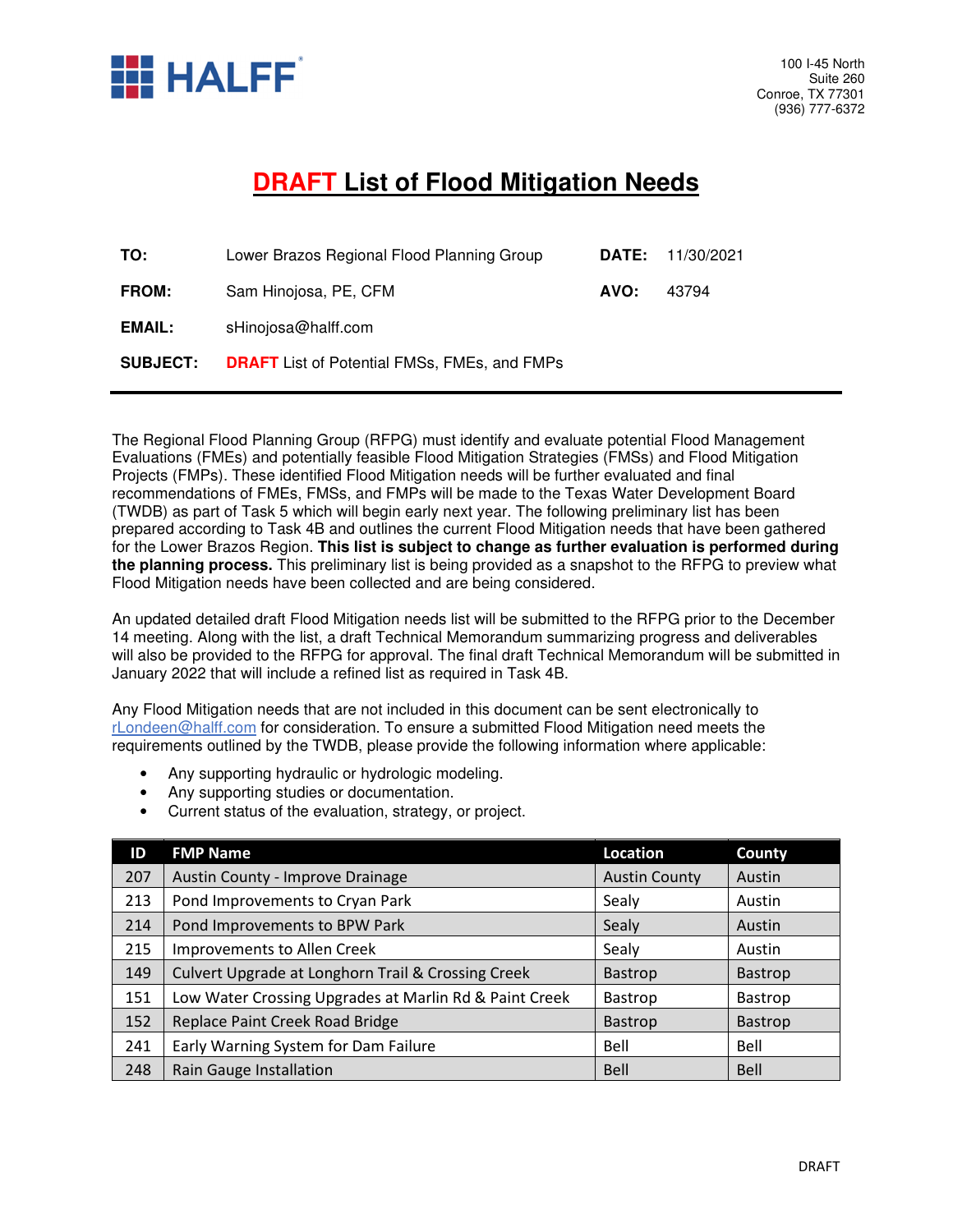

|     | Goode - Connell Park Regional Detention Pond           |                        |                 |
|-----|--------------------------------------------------------|------------------------|-----------------|
| 752 | Improvement                                            | Harker Heights         | Bell            |
|     | Proposed Drainage Outlet Channel from Indian Oak Drive |                        |                 |
| 753 | to Clore Road                                          | Harker Heights         | <b>Bell</b>     |
| 761 | Harker Heights Tributary 1 Drainage Improvements       | Harker Heights         | Bell            |
| 255 | South Nolan Creek Rain Gauges                          | Killeen                | Bell            |
| 783 | Stream Gauge Installation for Emergency Management     | Killeen                | Bell            |
| 258 | Early Warning System for Extreme Weather               | Nolanville             | Bell            |
| 259 | Improve Levi Crossing and Old Nolan Road               | Nolanville             | Bell            |
| 261 | Expand 10th Street Retention Pond                      | Nolanville             | <b>Bell</b>     |
| 263 | <b>Early Warning Signs</b>                             | Nolanville             | Bell            |
| 264 | FM 439 Spur Culvert                                    | Nolanville             | <b>Bell</b>     |
| 267 | Rogers Wastewater Retention Pond Improvements          | Rogers                 | Bell            |
| 268 | Salado Creek Watershed Rain Gauges                     | Salado                 | Bell            |
| 217 | <b>Flood Monitoring System</b>                         | <b>Bosque</b>          | <b>Bosque</b>   |
| 219 | Rain Gauge Installation and Upgrades                   | <b>Bosque</b>          | <b>Bosque</b>   |
| 230 | Rain Gauge Installation                                | Bryan                  | <b>Brazos</b>   |
| 226 | <b>Bee Creek Basin Detention Pond</b>                  | <b>College Station</b> | <b>Brazos</b>   |
|     |                                                        | Texas A&M              |                 |
| 223 | <b>Texas A&amp;M Detention Pond</b>                    | University             | <b>Brazos</b>   |
| 238 | Somerville High School Drainage Improvements           | Somerville             | <b>Burleson</b> |
| 127 | De Leon Flood Warning System                           | De Leon                | Comanche        |
|     |                                                        |                        |                 |
| 136 | Huntingshire Creek Culvert Improvements                | Carbon                 | Eastland        |
| 138 | Cisco Storm Sewer Upgrades and Extensions              | Cisco                  | Eastland        |
| 132 | <b>Eastland Flood Warning System</b>                   | Eastland               | Eastland        |
| 135 | Lake Leon Dam & Emergency Spillway Improvements        | Eastland               | Eastland        |
| 143 | Ranger Flood Warning System                            | Ranger                 | Eastland        |
| 199 | Resley Creek Drainage Improvements                     | Dublin                 | Erath           |
| 205 | Utilize Drones to Identify Potential Threats           | Erath                  | Erath           |
| 164 | Arcola Regional Drainage Improvements                  | Arcola                 | Fort Bend       |
| 157 | <b>Construction of Regional Detention Facility</b>     | Fort Bend              | Fort Bend       |
|     | Excavation of Bull Head Slough & Upper Oyster Creek    |                        |                 |
| 158 | Phases 2 & 3                                           | Fort Bend              | Fort Bend       |
| 784 | Bessie's & Brooskshire Creek Channel Improvements      | Fort Bend              | Fort Bend       |
| 797 | <b>Big Creek Channel Improvements</b>                  | Fort Bend              | Fort Bend       |
| 805 | Cottonwood Creek Channel Improvements                  | Fort Bend              | Fort Bend       |
| 809 | Diversion Channel Ditch and Drop Structure             | Fort Bend              | Fort Bend       |
| 811 | Dry Creek Channel Improvements                         | Fort Bend              | Fort Bend       |
| 814 | Dutch John Channel Improvements                        | Fort Bend              | Fort Bend       |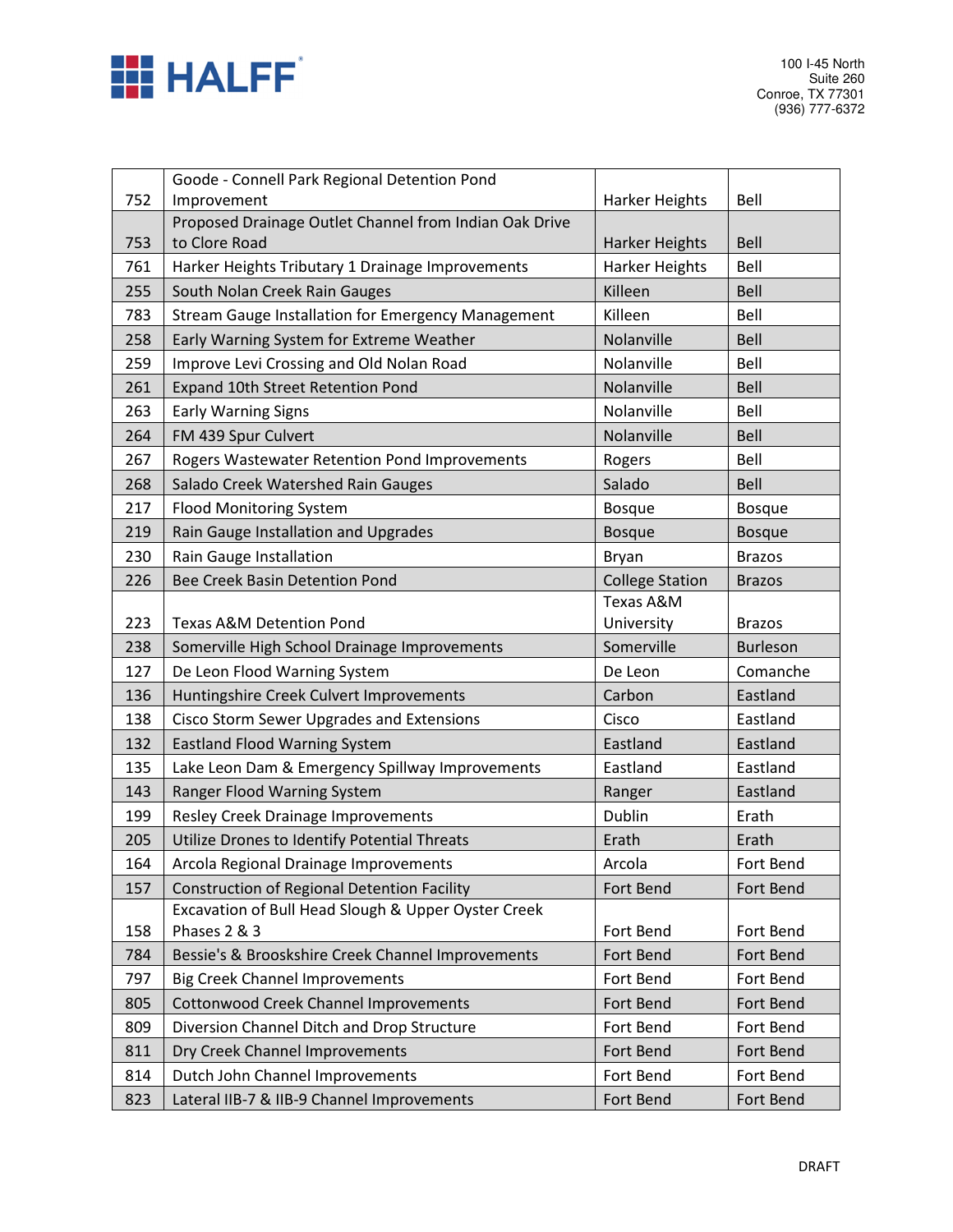

| 827 | Lower Dry Creek Channel Improvement                    | Fort Bend  | Fort Bend |
|-----|--------------------------------------------------------|------------|-----------|
| 828 | Seabourne Creek Channel Improvements                   | Fort Bend  | Fort Bend |
| 834 | <b>Oyster Creek Channel Improvements</b>               | Fort Bend  | Fort Bend |
| 838 | Lower Oyster Creek Channel Improvements                | Fort Bend  | Fort Bend |
| 841 | Red Gully Channel Improvements                         | Fort Bend  | Fort Bend |
| 843 | <b>Bullhead Bayou Channels and Detention</b>           | Fort Bend  | Fort Bend |
| 847 | <b>Stafford Run Channels and Detentions</b>            | Fort Bend  | Fort Bend |
| 853 | Long Point Creek Channel Improvements                  | Fort Bend  | Fort Bend |
| 855 | Rabbs Bayou Detention                                  | Fort Bend  | Fort Bend |
| 800 | Coon Creek Channel Improvements                        | Fort Bend  | Fort Bend |
| 35  | 1240-acre Fulshear Farms Development                   | Fulshear   | Fort Bend |
| 42  | Lea/Penn and Red Bird Lane Improvements                | Fulshear   | Fort Bend |
| 97  | 270,000 GPM Pump Station No.4 Phase 1                  | Sienna     | Fort Bend |
| 98  | Internal Back-Up Sluice Gates at South Pump Station    | Sienna     | Fort Bend |
| 99  | <b>External Flap Gates at North Pump Station</b>       | Sienna     | Fort Bend |
| 100 | <b>GCWA Sluice Gates at Sienna Parkway Structure</b>   | Sienna     | Fort Bend |
| 101 | <b>GCWA Pump House Sluice Gates</b>                    | Sienna     | Fort Bend |
| 102 | Flap Gate at Oyster Creek South Outfall                | Sienna     | Fort Bend |
| 103 | Sluice Gate at Oyster Creek North & Longpoint North    | Sienna     | Fort Bend |
| 105 | External Flap Gates to serve the South Pump Station    | Sienna     | Fort Bend |
| 106 | 270,000 GPM to Pump Station No. 4 Phase 2              | Sienna     | Fort Bend |
| 107 | ATLAS 14 Outfall Structure No. 6                       | Sienna     | Fort Bend |
| 108 | ATLAS 14 Brazos River Outfall Channel                  | Sienna     | Fort Bend |
| 109 | ATLAS 14 Deepening of Channel 3                        | Sienna     | Fort Bend |
| 110 | Conversion of N & S Pump Stations to Verticle Turbines | Sienna     | Fort Bend |
| 111 | Regional Storage Phase 2                               | Sienna     | Fort Bend |
|     | Pump Station Conversion at the Woods Acreage Estates   |            |           |
| 112 | Outfall                                                | Sienna     | Fort Bend |
| 113 | Main Channel Widening (Scanlan Rd)                     | Sienna     | Fort Bend |
| 114 | 400,500 PM Pump Station at Outfall No. 2               | Sienna     | Fort Bend |
| 46  | Triangle Area Drainage Improvements                    | Sugar Land | Fort Bend |
| 47  | Sugar Land Regional Airport Drainage Improvements      | Sugar Land | Fort Bend |
| 48  | Covington Woods Drainage                               | Sugar Land | Fort Bend |
| 57  | Chimneystone, Austin, and Settlers Parks Improvements  | Sugar Land | Fort Bend |
| 58  | Sugar Lakes Drainage Improvements                      | Sugar Land | Fort Bend |
| 71  | Sugar Land MDP - Early Flood Warning System            | Sugar Land | Fort Bend |
| 89  | Riverbend Inlets and Pipes Replacement                 | Sugar Land | Fort Bend |
|     | Avalon/Brazos Landing/ Commonwealth Drainage Imp 1 &   |            |           |
| 92  | 2                                                      | Sugar Land | Fort Bend |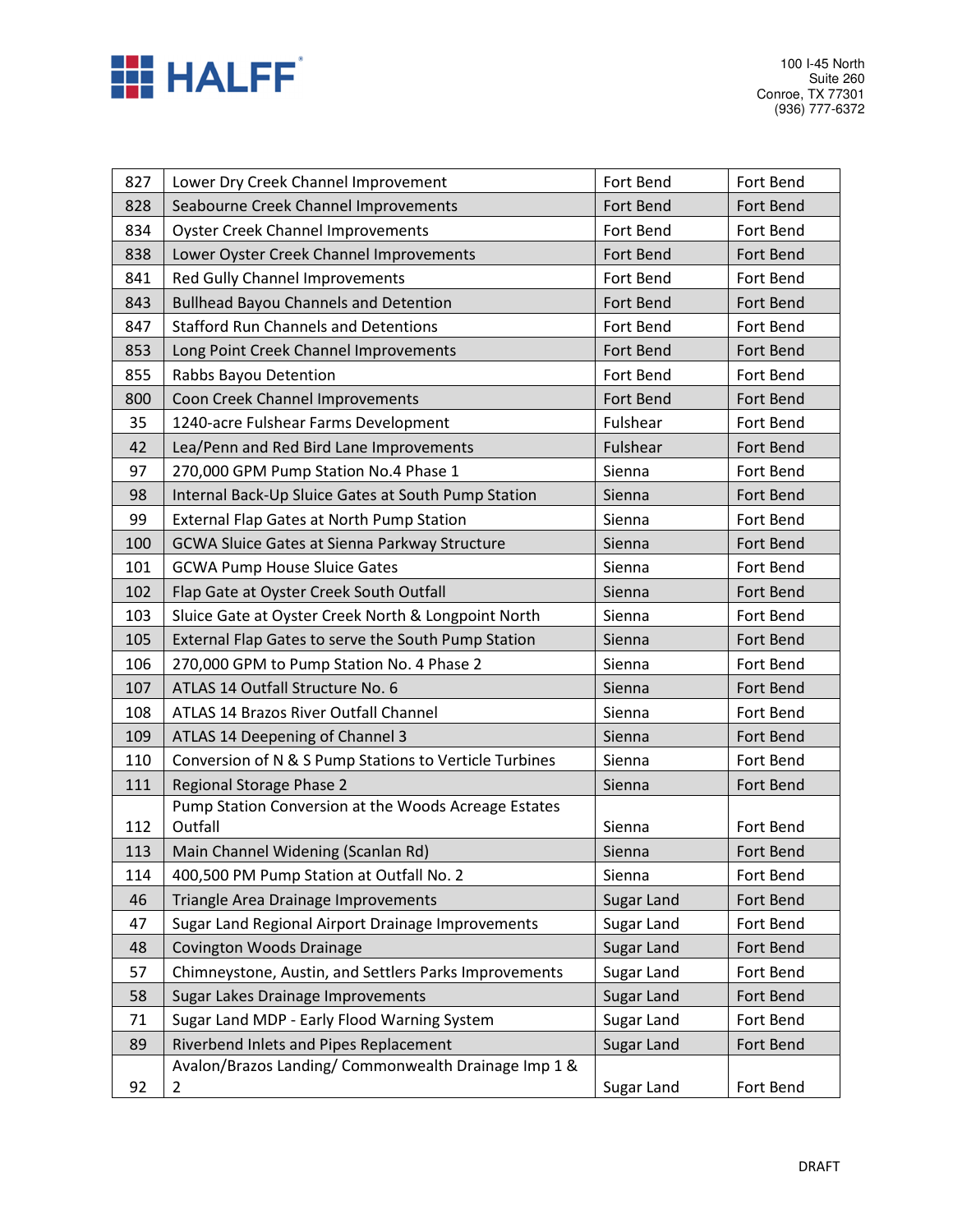

| 165 | Bessie's Creek Flood Study                                      | <b>Weston Lakes</b> | Fort Bend |
|-----|-----------------------------------------------------------------|---------------------|-----------|
| 166 | Weston Lakes Warning Notification System                        | <b>Weston Lakes</b> | Fort Bend |
| 339 | Acquire Properties Downstream of Gibbons Creek<br>Reservoir     | Grimes              | Grimes    |
| 330 | Remove Railroad Trestle near Cedar Creek                        | Navasota            | Grimes    |
| 331 | <b>Improve Cedar Creek</b>                                      | Navasota            | Grimes    |
| 332 | Milroy Terrace Erosion Control                                  | Navasota            | Grimes    |
| 336 | Foster Street Drainage Improvements                             | Navasota            | Grimes    |
| 337 | <b>Buckingham Lane Drainage Improvements</b>                    | Navasota            | Grimes    |
| 276 | Pottsville Drainage Improvements                                | Hamilton            | Hamilton  |
| 277 | Cow House Creek Retention Structure                             | Hamilton            | Hamilton  |
| 285 | Rain Gauge Installation                                         | Hamilton            | Hamilton  |
| 288 | Hamilton Wastewater Diversion Channel                           | Hamilton            | Hamilton  |
| 347 | Expand Drainage Ditches West of Avenue B                        | <b>Blum</b>         | Hill      |
| 355 | Expand Drainage Ditches North of Clark Avenue                   | Mount Calm          | Hill      |
| 168 | <b>Cresson Storm Drainage Improvements</b>                      | Cresson             | Hood      |
| 174 | Howard Lake Dam Improvements                                    | Lipan               | Hood      |
| 509 | Flood Proof Sewage Treatment Plan                               | <b>Bryson</b>       | Jack      |
| 495 | Flood Proof Sewage Treatment Plan                               | Jack                | Jack      |
| 363 | Flood Threat Recognition System                                 | Cleburne            | Johnson   |
| 29  | Lake Aquilla Augmentation - A                                   | Lake Aquilla        | Johnson   |
| 371 | Drainage Improvements for CR1139                                | Lampasas            | Lampasas  |
| 372 | Drainage Improvements for CR4450                                | Lampasas            | Lampasas  |
| 380 | Upgrade Middle Yegua Creek Crossing                             | Lee                 | Lee       |
| 381 | Reroute CR 302 to Avoid Low Water Crossing                      | Lee                 | Lee       |
| 382 | Upgrade CR 400 Drainage Structure                               | Lee                 | Lee       |
| 383 | Upgrade CR 455 Drainage Structure at Indian Camp Branch         | Lee                 | Lee       |
| 386 | Upgrade CR 226 Drainage Structure at Cummins Creek              | Lee                 | Lee       |
| 389 | Drainage System Maintenance Program                             | Lexington           | Lee       |
| 415 | Elevate Homes Downstream of Town Branch Dam                     | Madison             | Madison   |
| 421 | Buyout Homes Downstream of Lake Waco Dam                        | McLennan            | McLennan  |
| 473 | Buyout Homes Downstream of Lake Waco Dam                        | Waco                | McLennan  |
| 859 | <b>Chapel Road Regional Detention Facility</b>                  | Waco                | McLennan  |
| 875 | Mary Avenue Diversion                                           | Waco                | McLennan  |
| 876 | Hay Avenue to Columbia Street Channel & Culvert<br>Improvements | Waco                | McLennan  |
| 877 | New Road to Homan Avenue Channel Improvements                   | Waco                | McLennan  |
| 878 | S. MLK Jr Boulevard Channel Improvements                        | Waco                | McLennan  |
| 879 | Oakwood Channel & Bridge Improvements                           | Waco                | McLennan  |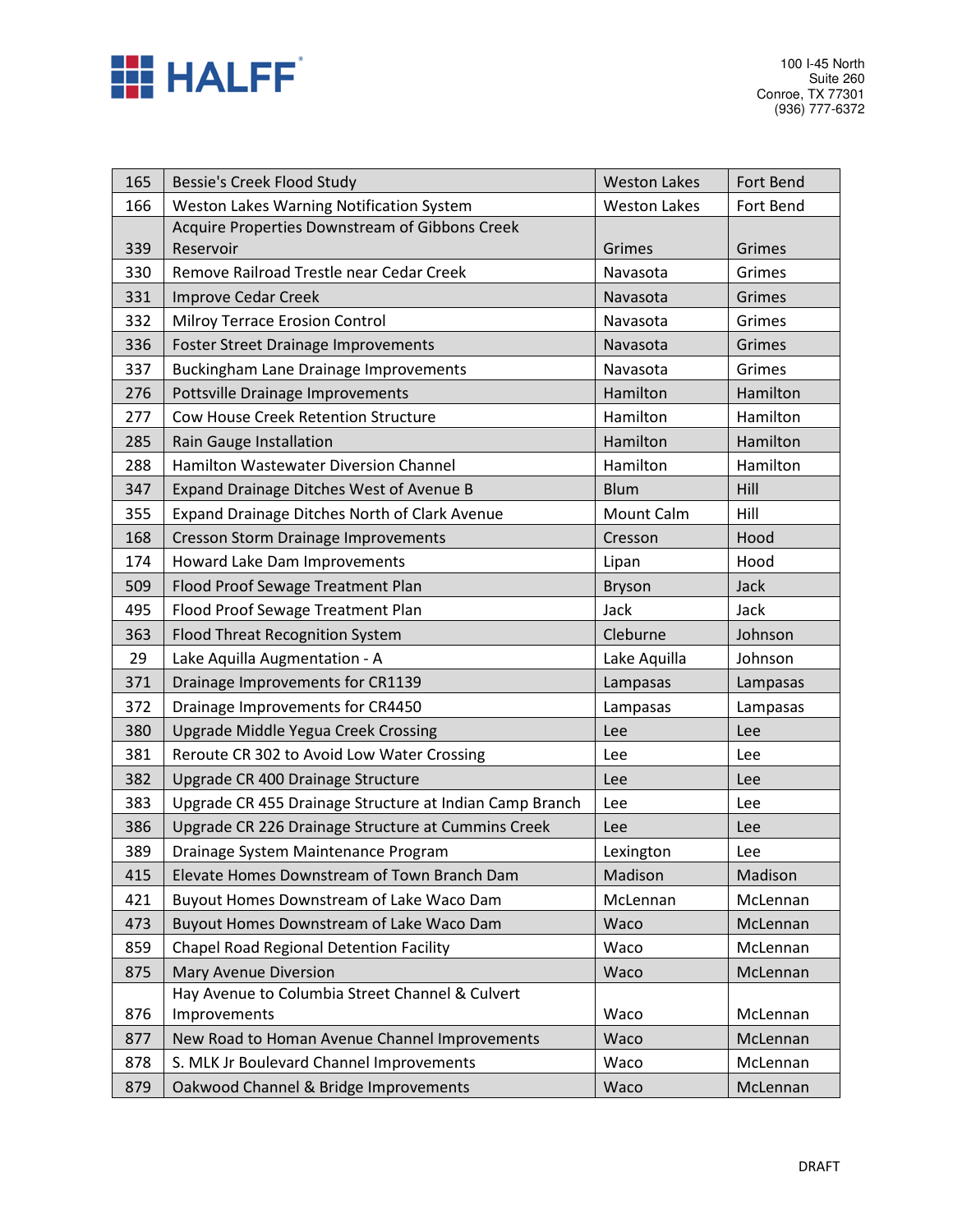

| 880        | Richter Street Channel & Culvert Improvements                   | Waco                 | McLennan       |
|------------|-----------------------------------------------------------------|----------------------|----------------|
| 881        | Sharondale Drainage Improvements                                | Waco                 | McLennan       |
| 882        | IH-35 Betterments                                               | Waco                 | McLennan       |
| 883        | Floyd Casey Stream Restoration & Culvert Improvements           | Waco                 | McLennan       |
| 884        | N. 31st Street Buyouts                                          | Waco                 | McLennan       |
| 885        | N. 15th Street Buyouts                                          | Waco                 | McLennan       |
| 886        | <b>Grice Drive Buyouts</b>                                      | Waco                 | McLennan       |
| 887        | <b>Beverly Drive Culvert Improvements</b>                       | Waco                 | McLennan       |
| 888        | N. 33rd Street Buyouts                                          | Waco                 | McLennan       |
| 889        | N. 10th Street Buyouts                                          | Waco                 | McLennan       |
| 890        | Loop 340 Berm & Frontage Road Improvements                      | Waco                 | McLennan       |
| 891        | Woodcock Drive & 12th Street                                    | Waco                 | McLennan       |
| 892        | Robinson Drive & Old Robinson Road                              | Waco                 | McLennan       |
| 893        | Panther Way & Old Hewitt Road                                   | Waco                 | McLennan       |
| 894        | Hewitt Elementary & Applewood/ Lindenwood                       | Waco                 | McLennan       |
| 297        | Little River Ox Bow and Dam Improvement and Relocation          | Cameron              | Milam          |
| 183        | Mineral Wells Regional Drainage Improvements                    | <b>Mineral Wells</b> | Palo Pinto     |
| 184        | Mineral Wells State Park Dam Improvements                       | <b>Mineral Wells</b> | Palo Pinto     |
| 193        | <b>Retaining Walls Construction</b>                             | Palo Pinto           | Palo Pinto     |
| 189        | Tucker Lake Dam and Spillway Maintenance                        | Strawn               | Palo Pinto     |
| 196        | Parker County Regional Drainage Improvements                    | Parker               | Parker         |
| 585        | Rain Gauge Installation                                         | Waller               | Waller         |
| 588        | Cane Island Branch - Alt 2                                      | Waller               | Waller         |
| 589        | Cane Island Branch - Alt 1                                      | Waller               | Waller         |
| 601        | Cleanup of Indian Creek                                         | <b>Brenham</b>       | Washington     |
| 596        | <b>Buyout Structures Downstream of Lake Somerville</b>          | Washington           | Washington     |
| 597        | Elevate Structures Downstream of Lake Somerville                | Washington           | Washington     |
|            | Improve Crossing Structure near Beck Street and West            |                      |                |
| 606        | <b>Main Street</b>                                              | Florence             | Williamson     |
| 609        | <b>Cottonwood Channel Improvements</b>                          | Hutto                | Williamson     |
| 610        | New Town West Outlet Structure                                  | Hutto                | Williamson     |
| 763        | Kensington Place - Green Slopes                                 | Round Rock           | Williamson     |
| 602        | <b>Streamflow Gauges and Camera Installation</b>                | Williamson           | Williamson     |
|            |                                                                 |                      |                |
| 521        | Flood Proof Sewage Treatment Plan                               | Graham               | Young          |
| 523<br>548 | Create 2nd Main Water Line<br>Flood Proof Sewage Treatment Plan | Graham<br>Olney      | Young<br>Young |

| ID  | <b>FMS Name</b>                              | Location             | County |
|-----|----------------------------------------------|----------------------|--------|
| 208 | Public Outreach and Education of Flood Risks | <b>Austin County</b> | Austin |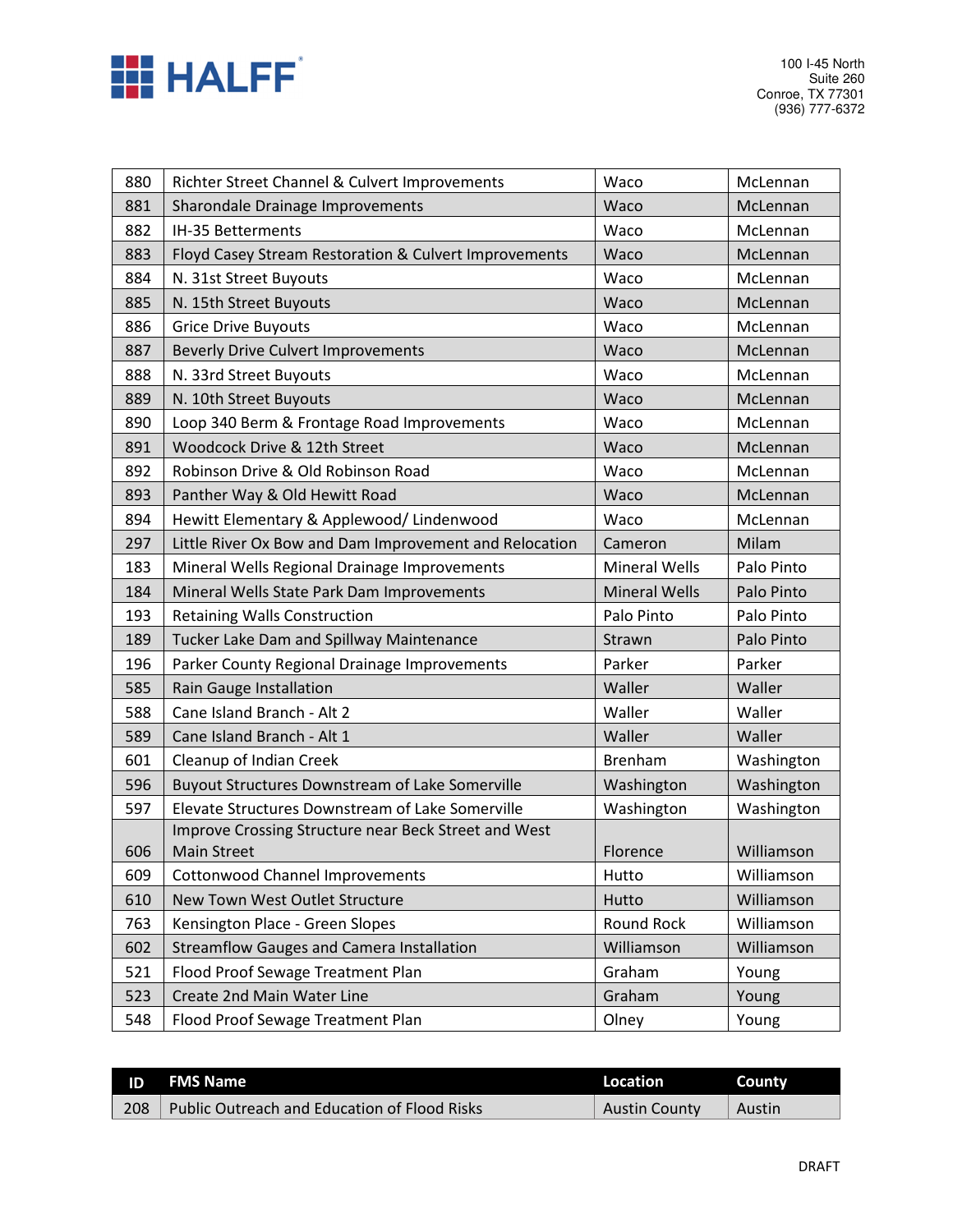

| 209        | Bellville Adopting Land-Use Ordinance                                            | <b>Bellville</b>     | Austin              |
|------------|----------------------------------------------------------------------------------|----------------------|---------------------|
| 210        | <b>Prevention Regulations</b>                                                    | <b>Brazos County</b> | Austin              |
| 211        | <b>TADD Barrier Installation</b>                                                 | <b>Brazos County</b> | Austin              |
| 212        | <b>Street Elevation</b>                                                          | San Felipe           | Austin              |
| 150        | Culvert & Drainage Ditch Improvements for Erosion Control                        | Bastrop              | Bastrop             |
| 153        | <b>NFIP Compliance Program</b>                                                   | Bastrop              | Bastrop             |
| 154        | Low Water Crossing Monitoring & Mitigation                                       | Bastrop              | Bastrop             |
| 249        | <b>NFIP Compliance Program</b>                                                   | <b>Bartlett</b>      | Bell                |
| 250        | <b>Upgrade Drainage Features</b>                                                 | <b>Bartlett</b>      | Bell                |
| 242        | Drainage and Channel Maintenance Program                                         | Bell                 | Bell                |
| 243        | Locate Households in Floodplain                                                  | Bell                 | Bell                |
| 244        | Update MS4 Permit 5 Year Plan                                                    | Bell                 | <b>Bell</b>         |
| 246        | Update Ordinance with Higher Standards                                           | Bell                 | Bell                |
| 247        | <b>Upgrade and Install Low Water Crossings</b>                                   | Bell                 | Bell                |
|            |                                                                                  | <b>Central Texas</b> |                     |
|            |                                                                                  | Council of           |                     |
| 275        | Repetitive Loss Structure Mitigation                                             | Governments          | Bell                |
| 251        | <b>Storm Drainage Maintenance</b>                                                | Holland              | Bell                |
| 252        | Drainage Infrastructure Improvements                                             | Holland              | Bell                |
| 253        | Drainage Infrastructure Improvements                                             | Killeen              | Bell                |
|            |                                                                                  |                      |                     |
| 254        | Automated High-Water Warning Signs                                               | Killeen              | Bell                |
|            |                                                                                  | Little River         |                     |
| 256        | Drainage Infrastructure Improvements                                             | Academy              | <b>Bell</b>         |
|            |                                                                                  | Little River         |                     |
| 257        | Update Ordinance with Higher Standards                                           | Academy              | Bell                |
| 260        | Automated High-Water Warning Signs                                               | Nolanville           | Bell                |
| 262        | <b>Storm Drainage Maintenance</b>                                                | Nolanville           | Bell                |
| 265        | Update Ordinance with Higher Standards                                           | Rogers               | Bell                |
| 266<br>269 | Drainage Infrastructure Improvements                                             | Rogers<br>Salado     | Bell<br><b>Bell</b> |
|            | Update Ordinance with Higher Standards                                           |                      |                     |
| 270        | <b>Elevate Low Water Crossings</b>                                               | Salado               | Bell<br>Bell        |
| 271<br>272 | <b>Update Regulatory Floodplain Maps</b><br><b>Drainage Channel Improvements</b> | Salado<br>Temple     | Bell                |
| 273        | Drainage System Improvements                                                     | Troy                 | Bell                |
| 274        | Update Ordinance with Higher Standards                                           | Troy                 | Bell                |
| 216        | <b>Storm Drainage Maintenance</b>                                                | <b>Bosque</b>        | <b>Bosque</b>       |
| 218        | Dam Inspection Program                                                           | <b>Bosque</b>        | <b>Bosque</b>       |
| 220        | <b>TADD Barrier Installation</b>                                                 | <b>Bosque</b>        | <b>Bosque</b>       |
| 221        | <b>NFIP Compliance Program</b>                                                   | <b>Brazos</b>        | <b>Brazos</b>       |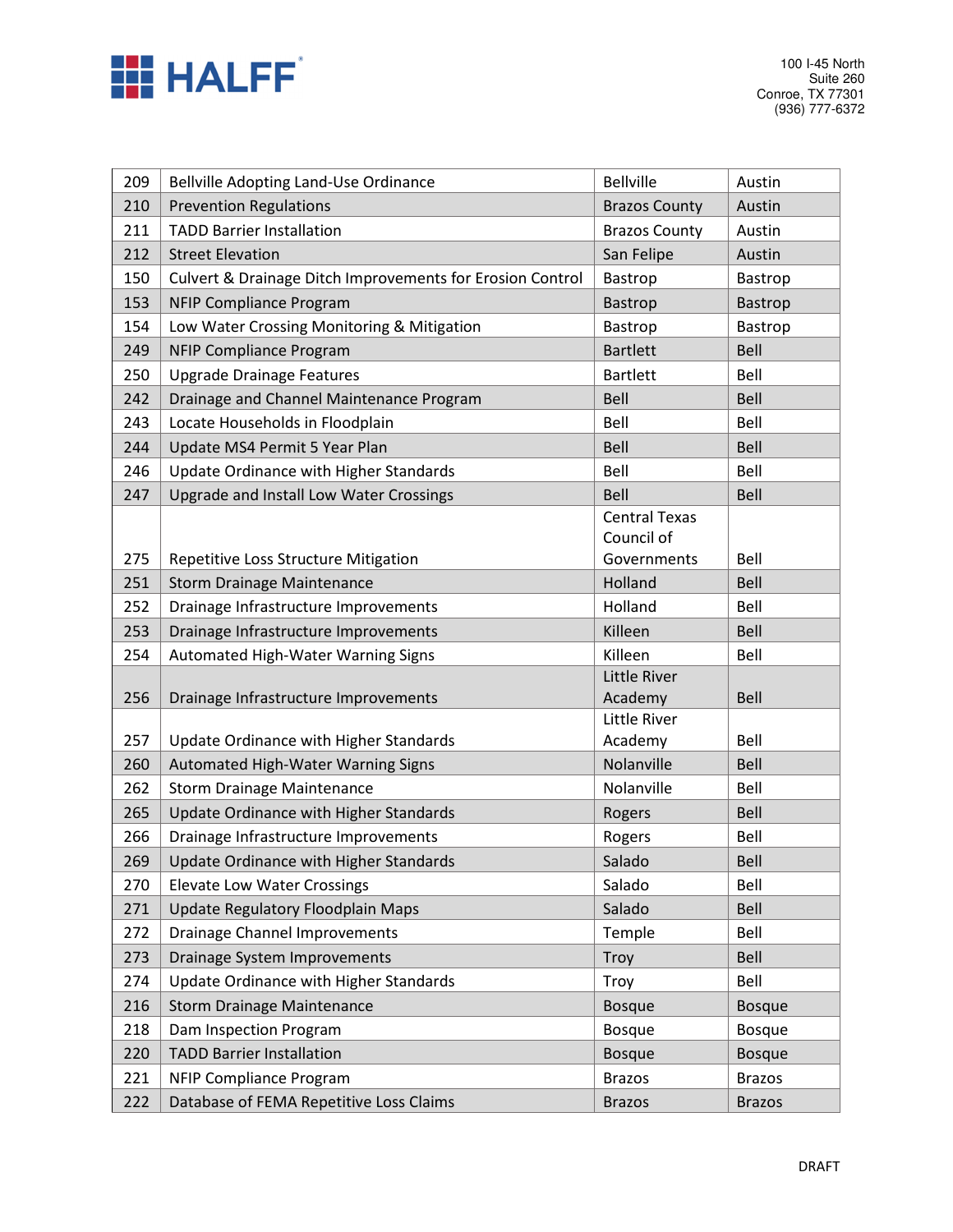

| 229 | Repetitive Loss Structure Mitigation                 | <b>Bryan</b>           | <b>Brazos</b>   |
|-----|------------------------------------------------------|------------------------|-----------------|
| 224 | <b>College Station Property Acquisition</b>          | <b>College Station</b> | <b>Brazos</b>   |
| 225 | Repetitive Loss Structure Mitigation                 | <b>College Station</b> | <b>Brazos</b>   |
| 231 | Repetitive Loss Structure Mitigation                 | Kurten                 | <b>Brazos</b>   |
| 232 | Repetitive Loss Structure Mitigation                 | <b>Wixon Valley</b>    | <b>Brazos</b>   |
| 116 | <b>TADD Barrier Installation</b>                     | <b>Brown</b>           | <b>Brown</b>    |
| 117 | NFIP Awareness Campaign                              | <b>Brown</b>           | <b>Brown</b>    |
| 235 | Dam and Lake Inspection Program                      | <b>Burleson</b>        | <b>Burleson</b> |
| 236 | Drainage Infrastructure Improvements                 | <b>Burleson</b>        | Burleson        |
| 239 | <b>High Water Mark Records</b>                       | <b>Burnet</b>          | <b>Burnet</b>   |
| 240 | Low Water Crossing Improvements                      | <b>Burnet</b>          | <b>Burnet</b>   |
| 118 | Maintenance/ Upkeep Program (4 parts)                | Callahan               | Callahan        |
| 119 | <b>NFIP Compliance Program</b>                       | Callahan               | Callahan        |
| 120 | Maintenance/Upkeep Program                           | Comanche               | Comanche        |
| 121 | <b>TADD Promotion</b>                                | Comanche               | Comanche        |
| 122 | <b>NFIP Compliance Program</b>                       | Comanche               | Comanche        |
| 123 | Maintenance/ Upkeep of Bridges, Culverts, & Drains   | Comanche               | Comanche        |
| 124 | <b>NFIP Compliance Program</b>                       | Comanche               | Comanche        |
| 125 | Maintenance/ Upkeep of Bridges, Culverts, & Drains   | De Leon                | Comanche        |
| 126 | <b>NFIP Compliance Program</b>                       | De Leon                | Comanche        |
| 128 | <b>NFIP Compliance Program</b>                       | De Leon                | Comanche        |
| 129 | <b>NFIP Compliance Program</b>                       | Gustine                | Comanche        |
| 130 | <b>TADD Promotion</b>                                | Gustine                | Comanche        |
| 131 | <b>NFIP Compliance Program</b>                       | Gustine                | Comanche        |
| 137 | <b>TADD Promotion</b>                                | Carbone                | Eastland        |
| 139 | <b>NFIP Compliance Program</b>                       | Cisco                  | Eastland        |
| 133 | <b>NFIP Compliance Program</b>                       | Eastland               | Eastland        |
| 134 | Maintenance/ Upkeep Program                          | Eastland               | Eastland        |
| 140 | Preserve & Acquire Land Adjacent to Floodplains      | Eastland               | Eastland        |
| 141 | <b>NFIP Compliance Program</b>                       | Eastland               | Eastland        |
| 142 | <b>NFIP Compliance Program</b>                       | Gorman                 | Eastland        |
| 144 | <b>NFIP Compliance Program</b>                       | Ranger                 | Eastland        |
| 145 | Maintenance/ Upkeep of Bridges, Culverts, & Drains   | Ranger                 | Eastland        |
| 146 | Rising Star Floodplain Ordinance Compliance          | <b>Rising Star</b>     | Eastland        |
| 147 | <b>NFIP Compliance Program</b>                       | <b>Rising Star</b>     | Eastland        |
| 200 | <b>NFIP Compliance Program</b>                       | Dublin                 | Erath           |
| 201 | Dam Inspection Program                               | Dublin                 | Erath           |
| 203 | Develop Database of Flood Risk Information & Mapping | Erath                  | Erath           |
| 204 | Dam & Drainage Infrastructure Maintenance Program    | Erath                  | Erath           |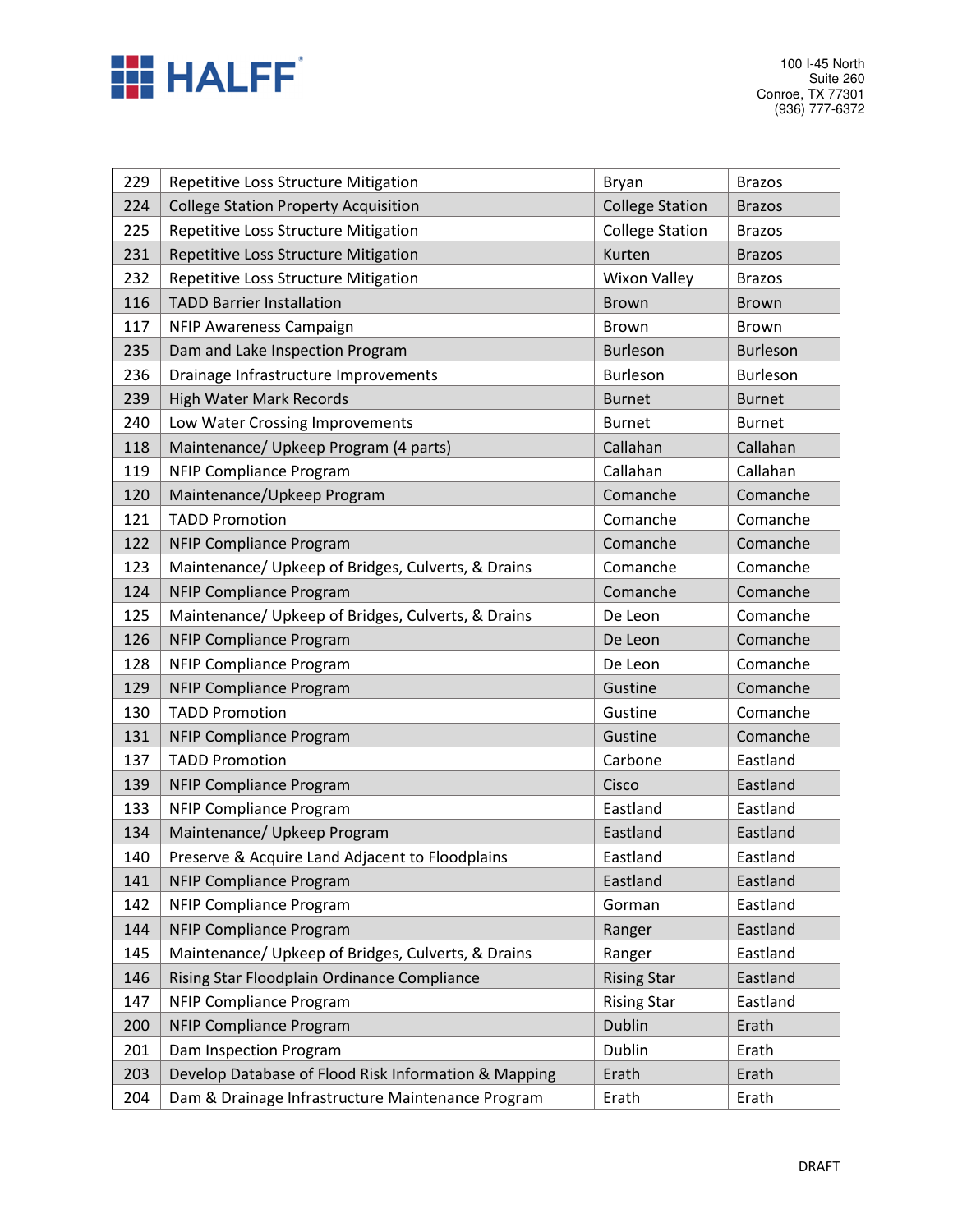

| 206 | <b>NFIP Compliance Program</b>                        | Erath               | Erath     |
|-----|-------------------------------------------------------|---------------------|-----------|
| 202 | <b>NFIP Compliance Program</b>                        | Stephenville        | Erath     |
| 303 | Debris Removal Program                                | Falls               | Falls     |
| 304 | NFIP Awareness Campaign                               | Falls               | Falls     |
| 305 | Improve & Flood Proof Critical Facilities             | Falls               | Falls     |
| 306 | <b>Transform Flood-Prone Areas into Parks</b>         | Lott                | Falls     |
| 307 | NFIP Awareness Campaign                               | Lott                | Falls     |
| 308 | Improve & Flood Proof Critical Facilities             | Marlin              | Falls     |
| 309 | Open Space Preservation Program                       | Marlin              | Falls     |
| 310 | Open Space Preservation Program                       | Rosebud             | Falls     |
| 311 | Improve & Flood Proof Critical Facilities             | Rosebud             | Falls     |
| 159 | <b>Prevent River Bank Erosion</b>                     | Fort Bend           | Fort Bend |
| 160 | Signage for Areas that Flood Easily                   | Fort Bend           | Fort Bend |
| 161 | <b>High Water Barricades</b>                          | Fort Bend           | Fort Bend |
| 162 | Countywide Radar Substriction Service and Display     | Fort Bend           | Fort Bend |
| 163 | <b>NFIP Compliance Program</b>                        | Fort Bend           | Fort Bend |
| 115 | Flood Protection Levee for all Pump Station Electrics | Sienna              | Fort Bend |
| 62  | Sugar Land MDP - Detention Facility Inspections       | Sugar Land          | Fort Bend |
| 63  | Sugar Land MDP - Development Code Updates             | Sugar Land          | Fort Bend |
| 64  | Sugar Land MDP - Property Maintenance Code Updates    | Sugar Land          | Fort Bend |
| 65  | Sugar Land MDP - Code of Ordinance Updates            | Sugar Land          | Fort Bend |
| 66  | Sugar Land MDP - Design Standard Updates              | Sugar Land          | Fort Bend |
| 67  | Sugar Land MDP - Public Engagement                    | Sugar Land          | Fort Bend |
| 69  | Sugar Land MDP - Floodplain Management                | Sugar Land          | Fort Bend |
| 70  | Sugar Land MDP - Update Storm Water Management Plan   | Sugar Land          | Fort Bend |
| 72  | Sugar Land MDP - Regional Detention Ponds             | Sugar Land          | Fort Bend |
| 74  | Sugar Land MDP - Regional Drainage Entities           | Sugar Land          | Fort Bend |
| 167 | <b>NFIP Compliance Program</b>                        | <b>Weston Lakes</b> | Fort Bend |
| 319 | Drainage Infrastructure Improvements                  | Fairfield           | Freestone |
| 320 | Drainage Ditch Maintenance                            | Fairfield           | Freestone |
| 321 | Portable Flood Pumps                                  | Fairfield           | Freestone |
| 314 | Drainage Infrastructure Improvements                  | Freestone           | Freestone |
| 315 | Drainage Ditch Maintenance                            | Freestone           | Freestone |
| 316 | Portable Flood Pumps                                  | Freestone           | Freestone |
| 324 | Drainage Infrastructure Improvements                  | Teague              | Freestone |
| 325 | Drainage Ditch Maintenance                            | Teague              | Freestone |
| 326 | Portable Flood Pumps                                  | Teague              | Freestone |
| 328 | <b>Culvert and Drainage Ditch Improvements</b>        | Anderson            | Grimes    |
| 327 | Drainage Infrastructure Improvements                  | Grimes              | Grimes    |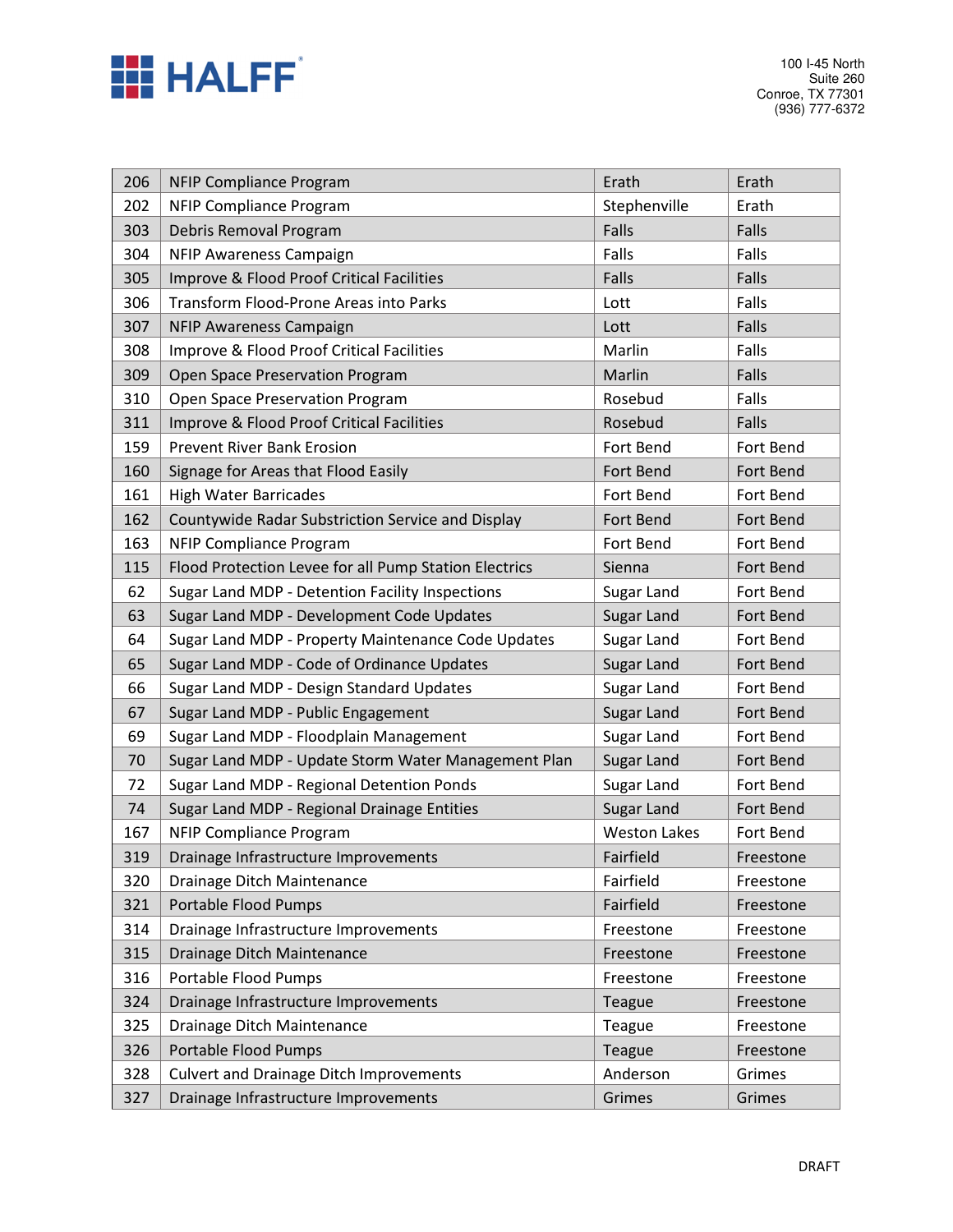

| 873 | <b>Grimes County Floodplain Ordinance Amendment</b>       | Grimes            | Grimes   |
|-----|-----------------------------------------------------------|-------------------|----------|
| 329 | <b>Buyout Structures in High Hazard Locations</b>         | Grimes            | Grimes   |
| 338 | Acquire Properties in 100-year Floodplain                 | Grimes            | Grimes   |
| 335 | Acquire Properties in Flood Hazard Area                   | Navasota          | Grimes   |
| 279 | Flood Control Structure Maintenance Program               | Hamilton          | Hamilton |
| 280 | High Water Signs and Gates                                | Hamilton          | Hamilton |
| 281 | <b>Electric Gates for Pecan Creek Dam</b>                 | Hamilton          | Hamilton |
| 283 | <b>Upgrade Low Water Crossings</b>                        | Hamilton          | Hamilton |
| 284 | Drainage System Maintenance Program                       | Hamilton          | Hamilton |
| 286 | Drainage System Maintenance Program                       | Hamilton          | Hamilton |
| 287 | Regulation Prohibiting Dumping in Drainage Infrastructure | Hamilton          | Hamilton |
| 289 | Drainage System Improvements                              | Hico              | Hamilton |
| 344 | Debris Removal Program                                    | Abbott            | Hill     |
| 345 | Improve & Flood Proof Critical Facilities                 | Aquilla           | Hill     |
| 346 | <b>Flood Warning Signs</b>                                | Aquilla           | Hill     |
| 348 | Flood Warning Education and Outreach                      | <b>Blum</b>       | Hill     |
| 349 | <b>Automated Floodgates</b>                               | Covington         | Hill     |
| 350 | Improve & Flood Proof Critical Facilities                 | Covington         | Hill     |
| 340 | Debris Removal Program                                    | Hill              | Hill     |
| 341 | NFIP Awareness Campaign                                   | Hill              | Hill     |
| 342 | Improve & Flood Proof Critical Facilities                 | Hill              | Hill     |
| 343 | Open Space Preservation Program                           | Hill              | Hill     |
| 351 | Improve & Flood Proof Critical Facilities                 | Hillsboro         | Hill     |
| 352 | Open Space Preservation Program                           | Hillsboro         | Hill     |
| 353 | Improve & Flood Proof Critical Facilities                 | Itasca            | Hill     |
| 354 | Improve & Flood Proof Critical Facilities                 | <b>Mount Calm</b> | Hill     |
| 356 | Property Buyout Program for Flood-Prone Areas             | Whitney           | Hill     |
| 357 | Improve & Flood Proof Critical Facilities                 | Whitney           | Hill     |
| 358 | Open Space Preservation Program                           | Whitney           | Hill     |
| 169 | <b>TADD Barrier Installation</b>                          | Cresson           | Hood     |
| 170 | <b>NFIP Compliance Program</b>                            | Cresson           | Hood     |
| 171 | Limit Structures in Floodplain                            | Granbury          | Hood     |
| 172 | <b>NFIP Compliance Program</b>                            | Granbury          | Hood     |
| 179 | Hood County Regional Drainage Improvements                | Hood              | Hood     |
| 180 | <b>Resident Education</b>                                 | Hood              | Hood     |
| 173 | <b>TADD Barrier Installation</b>                          | Lipan             | Hood     |
| 175 | Roadside Ditch Improvements                               | Lipan             | Hood     |
| 176 | <b>TADD Barrier Installation</b>                          | Tolar             | Hood     |
| 177 | Roadside Ditch Improvements                               | Tolar             | Hood     |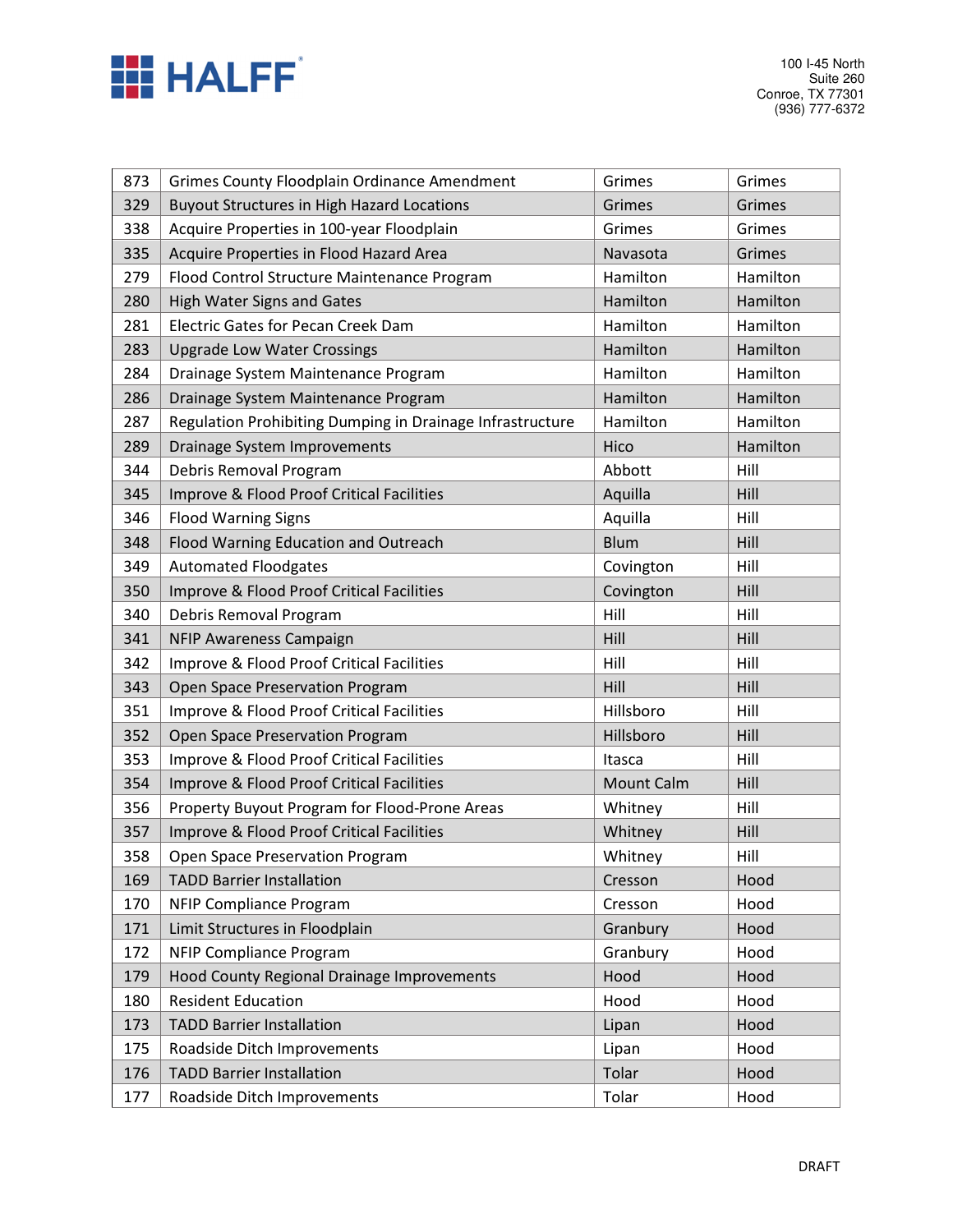

100 I-45 North Suite 260 Conroe, TX 77301 (936) 777-6372

| 178 | <b>NFIP Compliance Program</b>                      | Tolar         | Hood     |
|-----|-----------------------------------------------------|---------------|----------|
| 496 | Drainage System Maintenance Program                 | Bryson        | Jack     |
| 497 | On-Site Retention Basin Program                     | <b>Bryson</b> | Jack     |
| 498 | <b>Develop Evacuation Routes</b>                    | Bryson        | Jack     |
| 499 | Watertight Covers and Inflow Guard Implementation   | <b>Bryson</b> | Jack     |
| 500 | Elevate Sewage Lift Stations to BFE                 | Bryson        | Jack     |
| 501 | Debris Removal Program                              | <b>Bryson</b> | Jack     |
| 502 | Debris Removal Program                              | Bryson        | Jack     |
| 503 | Join Community Rating System Program                | <b>Bryson</b> | Jack     |
| 504 | Update Ordinance with Higher Standards              | <b>Bryson</b> | Jack     |
| 505 | <b>Implement Erosion/ Sedimentation Regulations</b> | <b>Bryson</b> | Jack     |
| 506 | NFIP Awareness Campaign                             | Bryson        | Jack     |
| 507 | <b>TADD Promotion</b>                               | <b>Bryson</b> | Jack     |
| 508 | <b>Stream Restoration Program</b>                   | Bryson        | Jack     |
| 485 | <b>Upgrade Drainage Features</b>                    | Jack          | Jack     |
| 486 | <b>Get NWS StormReady Certified</b>                 | Jack          | Jack     |
| 487 | On-Site Retention Basin Program                     | Jack          | Jack     |
| 488 | <b>Develop Evacuation Routes</b>                    | Jack          | Jack     |
| 489 | Debris Removal Program                              | Jack          | Jack     |
| 490 | Repetitive Loss Structure Mitigation                | Jack          | Jack     |
| 491 | Join Community Rating System Program                | Jack          | Jack     |
| 492 | <b>Implement Erosion/Sedimentation Regulations</b>  | Jack          | Jack     |
| 493 | <b>NFIP Awareness Campaign</b>                      | Jack          | Jack     |
| 494 | <b>TADD Promotion</b>                               | Jack          | Jack     |
| 510 | Drainage System Improvements                        | Jacksboro     | Jack     |
| 361 | Debris Removal Program                              | Burleson      | Johnson  |
| 364 | Debris Removal Program                              | Cleburne      | Johnson  |
| 360 | Debris Removal Program                              | Johnson       | Johnson  |
| 367 | Debris Removal Program                              | Joshua        | Johnson  |
| 369 | Public Awareness for Dam/Levee Failures             | Lampasas      | Lampasas |
| 370 | Dam/ Levee Annual Review                            | Lampasas      | Lampasas |
| 373 | Install Curbing and Drainage                        | Lampasas      | Lampasas |
| 374 | Debris Removal Program                              | Lampasas      | Lampasas |
| 375 | Public Awareness for Dam/Levee Failures             | Lampasas      | Lampasas |
| 376 | Update Levee Maintenance Guidance with USACE        | Lampasas      | Lampasas |
| 377 | Low Water Crossing Signs                            | Lampasas      | Lampasas |
| 387 | <b>Voluntary Buyout of Repetitive Losses</b>        | Lee           | Lee      |
| 390 | Drainage Infrastructure Improvements                | Leon          | Leon     |
| 391 | Portable Flood Pumps                                | Leon          | Leon     |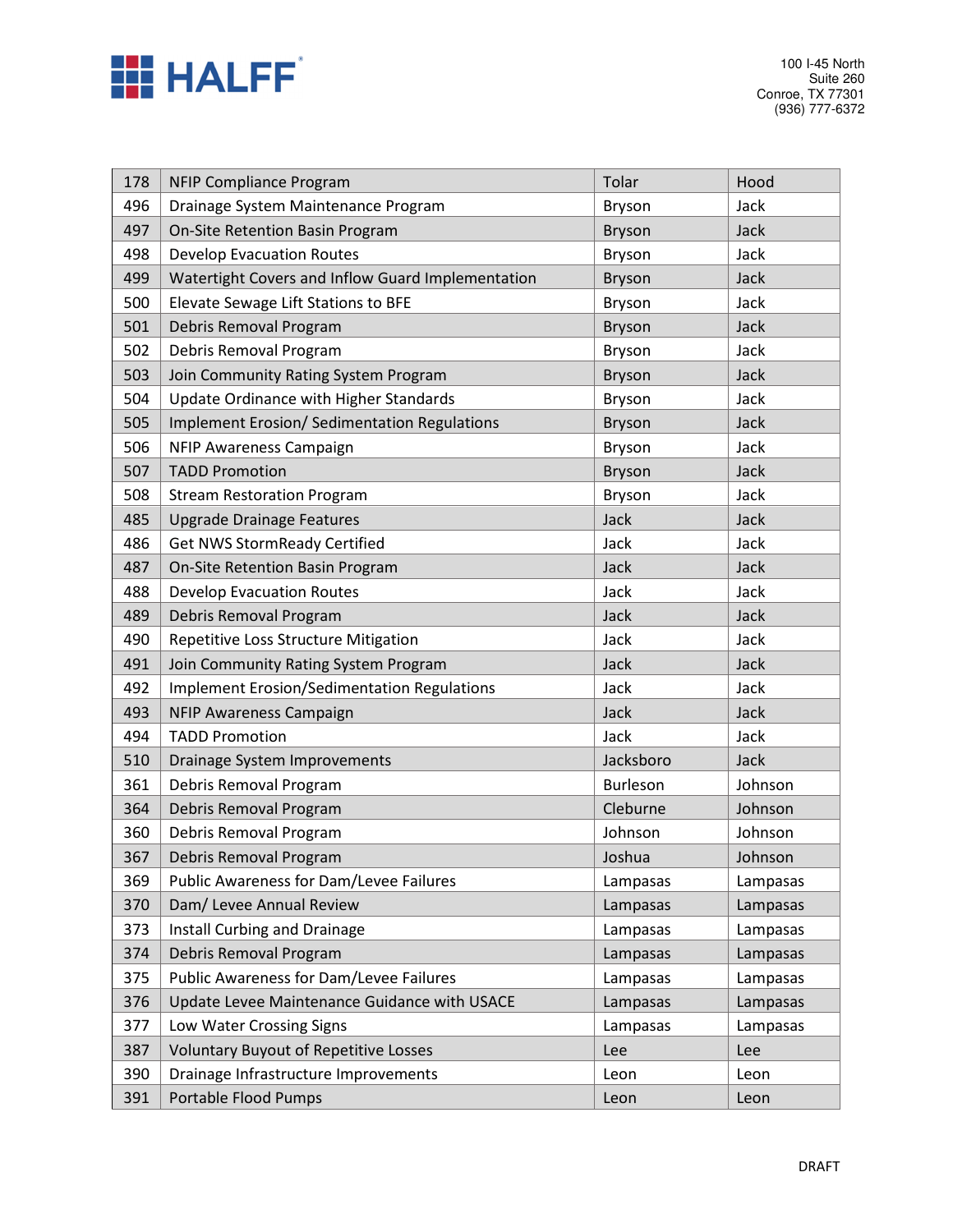

| 392 | Flood Warning System Installation                   | Leon                 | Leon      |
|-----|-----------------------------------------------------|----------------------|-----------|
| 394 | Mandate Freeboard on Structures                     | Leon                 | Leon      |
| 395 | Restrict Development in High Hazard Areas           | Leon                 | Leon      |
| 396 | Drainage Infrastructure Improvements                | Marquez              | Leon      |
| 397 | Portable Flood Pumps                                | Marquez              | Leon      |
| 398 | Drainage Infrastructure Improvements                | Normangee            | Leon      |
| 399 | Mandate Freeboard on Structures                     | Normangee            | Leon      |
| 403 | Improve & Flood Proof Critical Facilities           | Coolidge             | Limestone |
| 404 | <b>Flood Warning Signs</b>                          | Coolidge             | Limestone |
| 405 | <b>Expand Drainage Ditches</b>                      | Groesbeck            | Limestone |
| 406 | <b>Public Outreach and Education of Flood Risks</b> | Groesbeck            | Limestone |
| 407 | Improve & Flood Proof Critical Facilities           | Kosse                | Limestone |
| 400 | Debris Removal Program                              | Limestone            | Limestone |
| 401 | <b>NFIP Awareness Campaign</b>                      | Limestone            | Limestone |
| 402 | Improve & Flood Proof Critical Facilities           | Limestone            | Limestone |
| 408 | <b>Automated Floodgates</b>                         | Mexia                | Limestone |
| 409 | Improve & Flood Proof Critical Facilities           | Mexia                | Limestone |
| 410 | Open Space Preservation Program                     | Thornton             | Limestone |
| 411 | <b>Update Flood-Resistant Building Codes</b>        | Thornton             | Limestone |
| 412 | <b>NFIP Compliance Program</b>                      | Thornton             | Limestone |
| 414 | <b>Buyout Structures in Flood Hazard Areas</b>      | Normangee            | Madison   |
| 416 | Elevate Homes in Flood Hazard Areas                 | Normangee            | Madison   |
| 423 | <b>Buyout Homes in Flood Hazard Areas</b>           | <b>Bellmead</b>      | McLennan  |
| 424 | Elevate Homes in Flood Hazard Areas                 | <b>Bellmead</b>      | McLennan  |
| 425 | Require 2-ft Freeboard in Ordinance                 | <b>Bellmead</b>      | McLennan  |
| 426 | Prohibit Fill in Floodplains                        | <b>Bellmead</b>      | McLennan  |
| 427 | <b>Buyout Homes in Flood Hazard Areas</b>           | <b>Beverly Hills</b> | McLennan  |
| 428 | Elevate Homes in Flood Hazard Areas                 | <b>Beverly Hills</b> | McLennan  |
| 429 | Require 2-ft Freeboard in Ordinance                 | <b>Beverly Hills</b> | McLennan  |
| 430 | Prohibit Fill in Floodplains                        | <b>Beverly Hills</b> | McLennan  |
| 431 | <b>Buyout Homes in Flood Hazard Areas</b>           | Bruceville-Eddy      | McLennan  |
| 432 | Elevate Homes in Flood Hazard Areas                 | Bruceville-Eddy      | McLennan  |
| 433 | <b>Buyout Homes in Flood Hazard Areas</b>           | Crawford             | McLennan  |
| 434 | Elevate Homes in Flood Hazard Areas                 | Crawford             | McLennan  |
| 435 | <b>Buyout Homes in Flood Hazard Areas</b>           | Gholson              | McLennan  |
| 436 | Elevate Homes in Flood Hazard Areas                 | Gholson              | McLennan  |
| 437 | <b>Buyout Homes in Flood Hazard Areas</b>           | Golinda              | McLennan  |
| 438 | Elevate Homes in Flood Hazard Areas                 | Golinda              | McLennan  |
| 439 | <b>Buyout Homes in Flood Hazard Areas</b>           | Hallsburg            | McLennan  |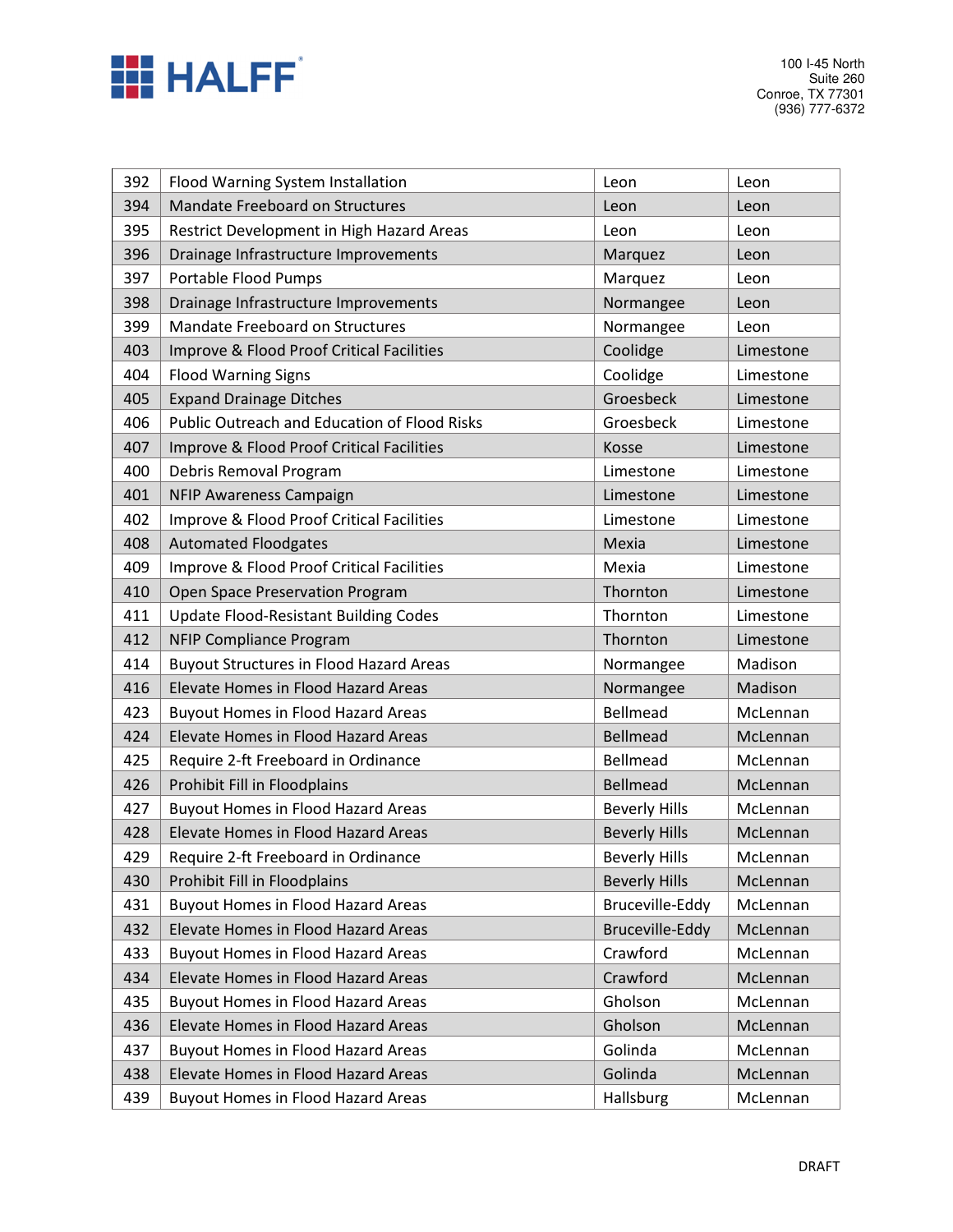

| 440 | Elevate Homes in Flood Hazard Areas            | <b>Hallsburg</b> | McLennan |
|-----|------------------------------------------------|------------------|----------|
| 441 | <b>Buyout Homes in Flood Hazard Areas</b>      | Hewitt           | McLennan |
| 442 | Elevate Homes in Flood Hazard Areas            | Hewitt           | McLennan |
| 443 | <b>Buyout Homes in Flood Hazard Areas</b>      | Lacy Lakeview    | McLennan |
| 444 | Elevate Homes in Flood Hazard Areas            | Lacy Lakeview    | McLennan |
| 445 | Require 2-ft Freeboard in Ordinance            | Lacy Lakeview    | McLennan |
| 446 | Prohibit Fill in Floodplains                   | Lacy Lakeview    | McLennan |
| 447 | <b>Buyout Homes in Flood Hazard Areas</b>      | Leroy            | McLennan |
| 448 | Elevate Homes in Flood Hazard Areas            | Leroy            | McLennan |
| 449 | <b>Buyout Homes in Flood Hazard Areas</b>      | Lorena           | McLennan |
| 450 | Elevate Homes in Flood Hazard Areas            | Lorena           | McLennan |
| 451 | Require 2-ft Freeboard in Ordinance            | Lorena           | McLennan |
| 452 | Prohibit Fill in Floodplains                   | Lorena           | McLennan |
| 453 | <b>Buyout Homes in Flood Hazard Areas</b>      | Mart             | McLennan |
| 454 | Elevate Homes in Flood Hazard Areas            | Mart             | McLennan |
| 455 | Require 2-ft Freeboard in Ordinance            | Mart             | McLennan |
| 456 | Prohibit Fill in Floodplains                   | Mart             | McLennan |
| 457 | <b>Buyout Homes in Flood Hazard Areas</b>      | McGregor         | McLennan |
| 458 | Elevate Homes in Flood Hazard Areas            | McGregor         | McLennan |
| 459 | Require 2-ft Freeboard in Ordinance            | McGregor         | McLennan |
| 460 | Prohibit Fill in Floodplains                   | McGregor         | McLennan |
| 417 | <b>Buyout Structures in Flood Hazard Areas</b> | McLennan         | McLennan |
| 418 | Elevate Homes in Flood Hazard Areas            | McLennan         | McLennan |
| 419 | Require 2-ft Freeboard in Ordinance            | McLennan         | McLennan |
| 420 | Prohibit Fill in Floodplains                   | McLennan         | McLennan |
| 422 | Prevent Building Downstream of Lake Waco Dam   | McLennan         | McLennan |
| 461 | <b>Buyout Homes in Flood Hazard Areas</b>      | Moody            | McLennan |
| 462 | Elevate Homes in Flood Hazard Areas            | Moody            | McLennan |
| 463 | <b>Buyout Homes in Flood Hazard Areas</b>      | Riesel           | McLennan |
| 464 | Elevate Homes in Flood Hazard Areas            | Riesel           | McLennan |
| 465 | <b>Buyout Homes in Flood Hazard Areas</b>      | Robinson         | McLennan |
| 466 | Elevate Homes in Flood Hazard Areas            | Robinson         | McLennan |
| 467 | Require 2-ft Freeboard in Ordinance            | Robinson         | McLennan |
| 468 | Prohibit Fill in Floodplains                   | Robinson         | McLennan |
| 469 | <b>Buyout Homes in Flood Hazard Areas</b>      | Ross             | McLennan |
| 470 | Elevate Homes in Flood Hazard Areas            | Ross             | McLennan |
| 471 | Require 2-ft Freeboard in Ordinance            | Ross             | McLennan |
| 472 | Prohibit Fill in Floodplains                   | Ross             | McLennan |
| 474 | Prevent Building Downstream of Lake Waco Dam   | Waco             | McLennan |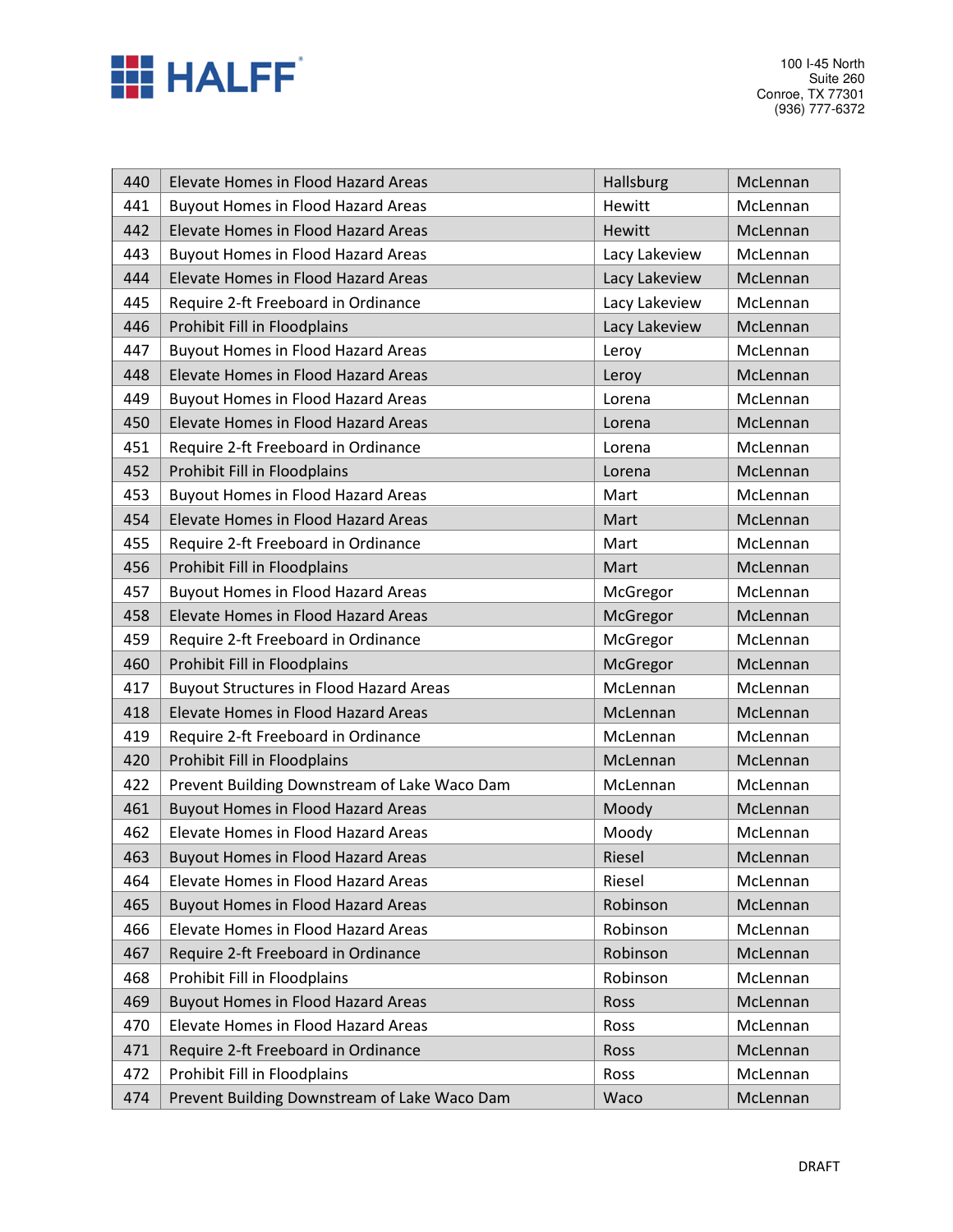

| 475 | <b>Buyout Homes in Flood Hazard Areas</b>                  | Waco                 | McLennan   |
|-----|------------------------------------------------------------|----------------------|------------|
| 476 | Elevate Homes in Flood Hazard Areas                        | Waco                 | McLennan   |
| 477 | <b>Buyout Homes in Flood Hazard Areas</b>                  | West                 | McLennan   |
| 478 | Elevate Homes in Flood Hazard Areas                        | West                 | McLennan   |
| 479 | Require 2-ft Freeboard in Ordinance                        | West                 | McLennan   |
| 480 | Prohibit Fill in Floodplains                               | West                 | McLennan   |
| 481 | <b>Buyout Homes in Flood Hazard Areas</b>                  | Woodway              | McLennan   |
| 482 | Elevate Homes in Flood Hazard Areas                        | Woodway              | McLennan   |
| 483 | Require 2-ft Freeboard in Ordinance                        | Woodway              | McLennan   |
| 484 | Prohibit Fill in Floodplains                               | Woodway              | McLennan   |
| 293 | Participate with Milam County Emergency Response Board     | <b>Buckholts</b>     | Milam      |
| 294 | <b>NFIP Compliance Program</b>                             | <b>Buckholts</b>     | Milam      |
|     | Participate in Dam Drills & Resource Belton Dam Inundation |                      |            |
| 290 | Maps                                                       | Milam                | Milam      |
| 291 | County Roads Evaluation and Improvements                   | Milam                | Milam      |
| 299 | <b>NFIP Compliance Program</b>                             | Milano               | Milam      |
| 301 | Dam Failure Education and Increased Regulation             | Thorndale            | Milam      |
| 182 | <b>NFIP Compliance Program</b>                             | Gordon               | Palo Pinto |
| 185 | <b>NFIP Compliance Program</b>                             | <b>Mineral Wells</b> | Palo Pinto |
| 186 | <b>Culvert Additions to Prevent Flash Flooding</b>         | Mingus               | Palo Pinto |
| 187 | <b>NFIP Compliance Program</b>                             | <b>Mingus</b>        | Palo Pinto |
| 191 | Revamp Permitting Process for Properties in the Floodplain | Palo Pinto           | Palo Pinto |
| 192 | Storm Drainage Maintenance Program                         | Palo Pinto           | Palo Pinto |
| 190 | <b>NFIP Compliance Program</b>                             | Strawn               | Palo Pinto |
| 197 | <b>NFIP Compliance Program</b>                             | Parker               | Parker     |
| 194 | <b>NFIP Compliance Program</b>                             | Weatherford          | Parker     |
| 195 | <b>Biannual Dam Inspection Program</b>                     | Weatherford          | Parker     |
| 556 | Construct Storm Drainage Infrastructure                    | <b>Bremond</b>       | Robertson  |
| 557 | Portable Flood Pumps                                       | <b>Bremond</b>       | Robertson  |
| 558 | <b>Flood Damage Prevention Ordinance</b>                   | <b>Bremond</b>       | Robertson  |
| 560 | Construct Storm Drainage Infrastructure                    | Calvert              | Robertson  |
| 561 | Portable Flood Pumps                                       | Calvert              | Robertson  |
| 562 | <b>Flood Damage Prevention Ordinance</b>                   | Calvert              | Robertson  |
| 564 | Construct Storm Drainage Infrastructure                    | Franklin             | Robertson  |
| 565 | Portable Flood Pumps                                       | Franklin             | Robertson  |
| 566 | <b>Flood Damage Prevention Ordinance</b>                   | Franklin             | Robertson  |
| 568 | Construct Storm Drainage Infrastructure                    | Hearne               | Robertson  |
| 569 | Portable Flood Pumps                                       | Hearne               | Robertson  |
| 552 | Construct Storm Drainage Infrastructure                    | Robertson            | Robertson  |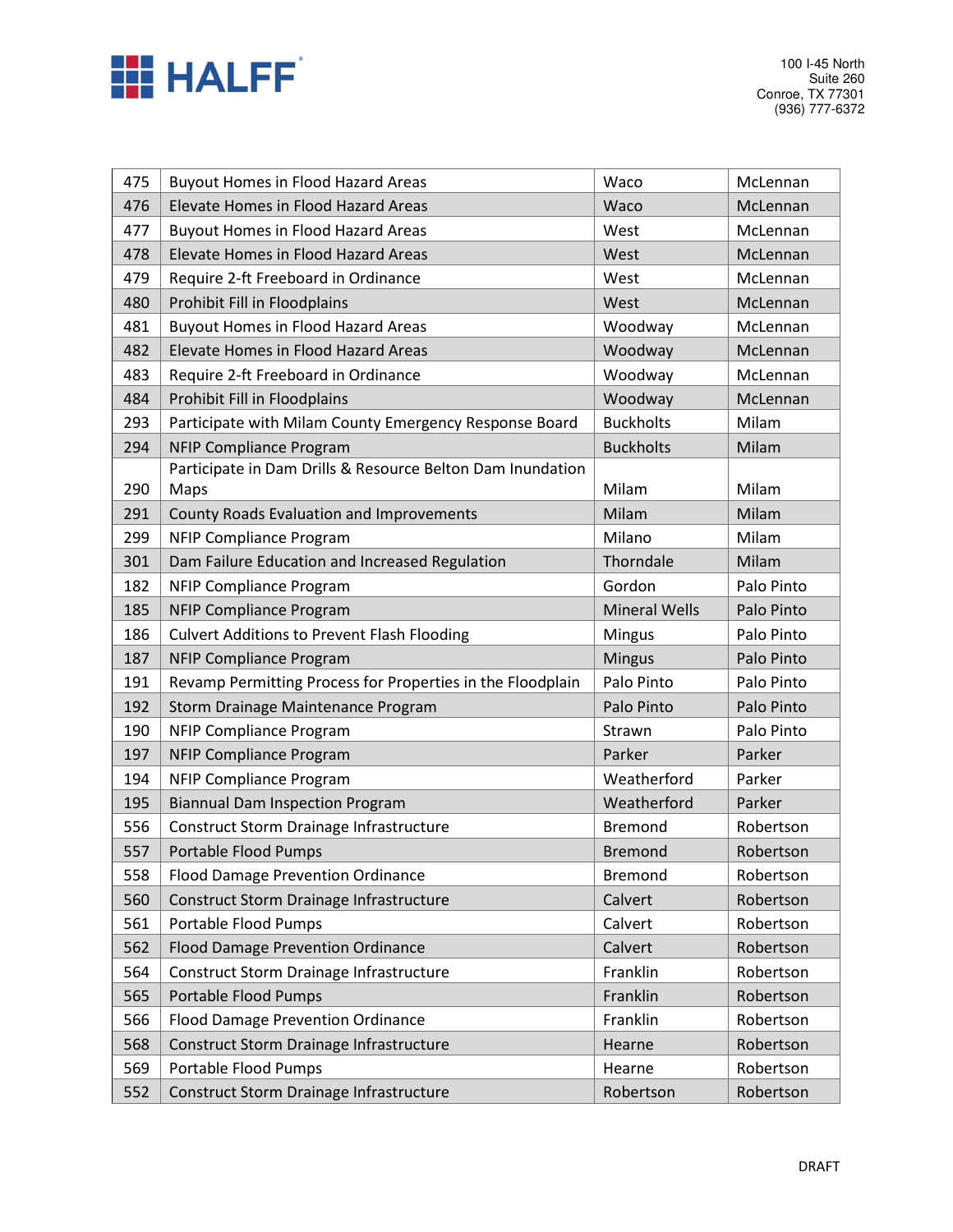

| 554 | Portable Flood Pumps                                      | Robertson         | Robertson  |
|-----|-----------------------------------------------------------|-------------------|------------|
| 575 | Mitigate Low Water Crossings                              | <b>Glen Rose</b>  | Somervell  |
| 576 | Debris Removal Program                                    | Glen Rose         | Somervell  |
| 577 | Drainage System Improvements                              | <b>Glen Rose</b>  | Somervell  |
| 578 | NFIP Awareness Campaign                                   | Glen Rose         | Somervell  |
| 570 | Mitigate Low Water Crossings                              | Somervell         | Somervell  |
| 571 | Debris Removal Program                                    | Somervell         | Somervell  |
| 572 | Drainage System Improvements                              | Somervell         | Somervell  |
| 573 | NFIP Awareness Campaign                                   | Somervell         | Somervell  |
| 148 | <b>NFIP Compliance Program</b>                            | Stephens          | Stephens   |
| 580 | <b>Buyout Homes in Flood Hazard Areas</b>                 | Waller            | Waller     |
| 582 | Drainage System Improvements                              | Waller            | Waller     |
| 583 | Update Ordinance with Higher Standards                    | Waller            | Waller     |
| 586 | Debris Removal Program                                    | Waller            | Waller     |
| 587 | <b>Require FEMA Elevation Certificates</b>                | Waller            | Waller     |
| 598 | Buyout or Elevate Structures in High Hazard Areas         | <b>Brenham</b>    | Washington |
| 599 | Replace Culverts and Low Water Crossings at Key Locations | <b>Brenham</b>    | Washington |
| 600 | Debris Removal Program                                    | <b>Brenham</b>    | Washington |
| 591 | Drainage Infrastructure Maintenance Programs              | Washington        | Washington |
| 592 | High Water Barricades on Meyersville Rd                   | Washington        | Washington |
| 593 | High Water Barricades on County Roads                     | Washington        | Washington |
| 594 | High Water Barricades on Winedale Road                    | Washington        | Washington |
| 595 | High Water Barricades on Jeske Road                       | Washington        | Washington |
| 607 | Prohibit Fill in Floodplains                              | Florence          | Williamson |
| 608 | NFIP and CRS Compliance                                   | Hutto             | Williamson |
| 764 | <b>Round Rock Erosion Control</b>                         | <b>Round Rock</b> | Williamson |
| 603 | Repetitive Loss Structure Mitigation                      | Williamson        | Williamson |
| 604 | Drainage System Improvements                              | Williamson        | Williamson |
| 512 | <b>Get NWS StormReady Certified</b>                       | Graham            | Young      |
| 513 | Relocate Critical Facilities in High Hazard Areas         | Graham            | Young      |
| 514 | Restrict Development in High Hazard Areas                 | Graham            | Young      |
| 515 | On-Site Retention Basin Program                           | Graham            | Young      |
| 516 | <b>Develop Evacuation Routes</b>                          | Graham            | Young      |
| 517 | Debris Removal Program                                    | Graham            | Young      |
| 518 | <b>Upgrade Drainage Features</b>                          | Graham            | Young      |
| 519 | <b>TADD Promotion</b>                                     | Graham            | Young      |
| 520 | New Retention and Detention Basins                        | Graham            | Young      |
| 522 | Open Space Preservation Program                           | Graham            | Young      |
| 524 | <b>Get NWS StormReady Certified</b>                       | Olney             | Young      |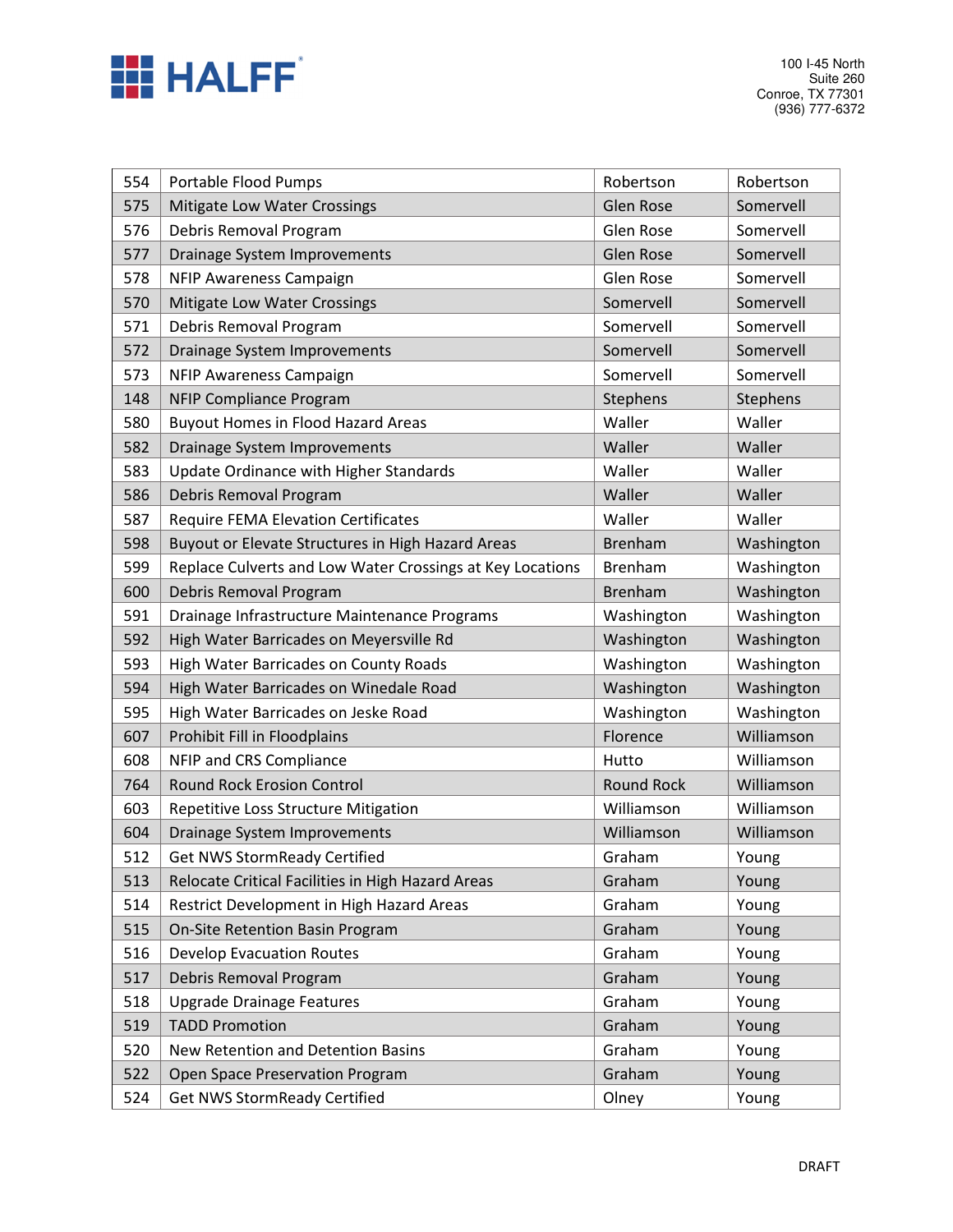

| 525 | Relocate Critical Facilities in High Hazard Areas | Olney | Young |
|-----|---------------------------------------------------|-------|-------|
| 526 | Restrict Development in High Hazard Areas         | Olney | Young |
| 527 | On-Site Retention Basin Program                   | Olney | Young |
| 528 | Tax Incentives for Low Hazard Development         | Olney | Young |
| 529 | <b>Develop Evacuation Routes</b>                  | Olney | Young |
| 530 | Watertight Covers and Inflow Guard Implementation | Olney | Young |
| 531 | Elevate Sewage Lift Stations to BFE               | Olney | Young |
| 532 | Debris Removal Program                            | Olney | Young |
| 533 | Repetitive Loss Structure Mitigation              | Olney | Young |
| 535 | <b>Buyout Homes in Flood Hazard Areas</b>         | Olney | Young |
| 536 | Join Community Rating System Program              | Olney | Young |
| 537 | Add Vegetation to River Banks                     | Olney | Young |
| 538 | Implement Comprehensive Watershed Ordinance       | Olney | Young |
| 539 | Update Ordinance with Higher Standards            | Olney | Young |
| 540 | Implement Erosion/ Sedimentation Regulations      | Olney | Young |
| 541 | NFIP Awareness Campaign                           | Olney | Young |
| 542 | <b>Upgrade Drainage Features</b>                  | Olney | Young |
| 543 | <b>TADD Promotion</b>                             | Olney | Young |
| 544 | Public Guidance for Backflow Valve Usage          | Olney | Young |
| 545 | New Retention and Detention Basins                | Olney | Young |
| 546 | Maintain Natural Vegetation in Channels           | Olney | Young |
| 547 | <b>Stream Restoration Program</b>                 | Olney | Young |
| 549 | Regulate Impervious Cover                         | Olney | Young |
| 550 | Open Space Preservation Program                   | Olney | Young |
| 511 | Improve & Flood Proof Critical Facilities         | Young | Young |

| ID  | <b>FME Name</b>                                      | <b>Location</b>       | County         |
|-----|------------------------------------------------------|-----------------------|----------------|
| 612 | Allens Creek Reservoir                               | <b>Austin County</b>  | Austin         |
| 611 | San Felipe Harvey State Mitigation Project           | San Felipe            | Austin         |
| 155 | Various H&H Studies in Hazard Areas                  | <b>Bastrop</b>        | <b>Bastrop</b> |
| 245 | Basin-Wide Stormwater Drainage Plan Update           | Bell                  | Bell           |
| 874 | Nolan Creek Flood Protection Planning Study          | <b>Bell</b>           | <b>Bell</b>    |
| 756 | Christina Circle Drainage Improvements               | <b>Harker Heights</b> | Bell           |
| 757 | Indian Trail Downstream Channel Improvements         | <b>Harker Heights</b> | Bell           |
| 762 | <b>Warriors Path Drainage Improvements</b>           | <b>Harker Heights</b> | Bell           |
| 779 | <b>Stewart Ditch Channel Repair and Improvements</b> | Killeen               | <b>Bell</b>    |
| 780 | Dickens Ditch Stream Repair                          | Killeen               | Bell           |
| 782 | <b>Bunny Trail Drainage Improvements</b>             | Killeen               | <b>Bell</b>    |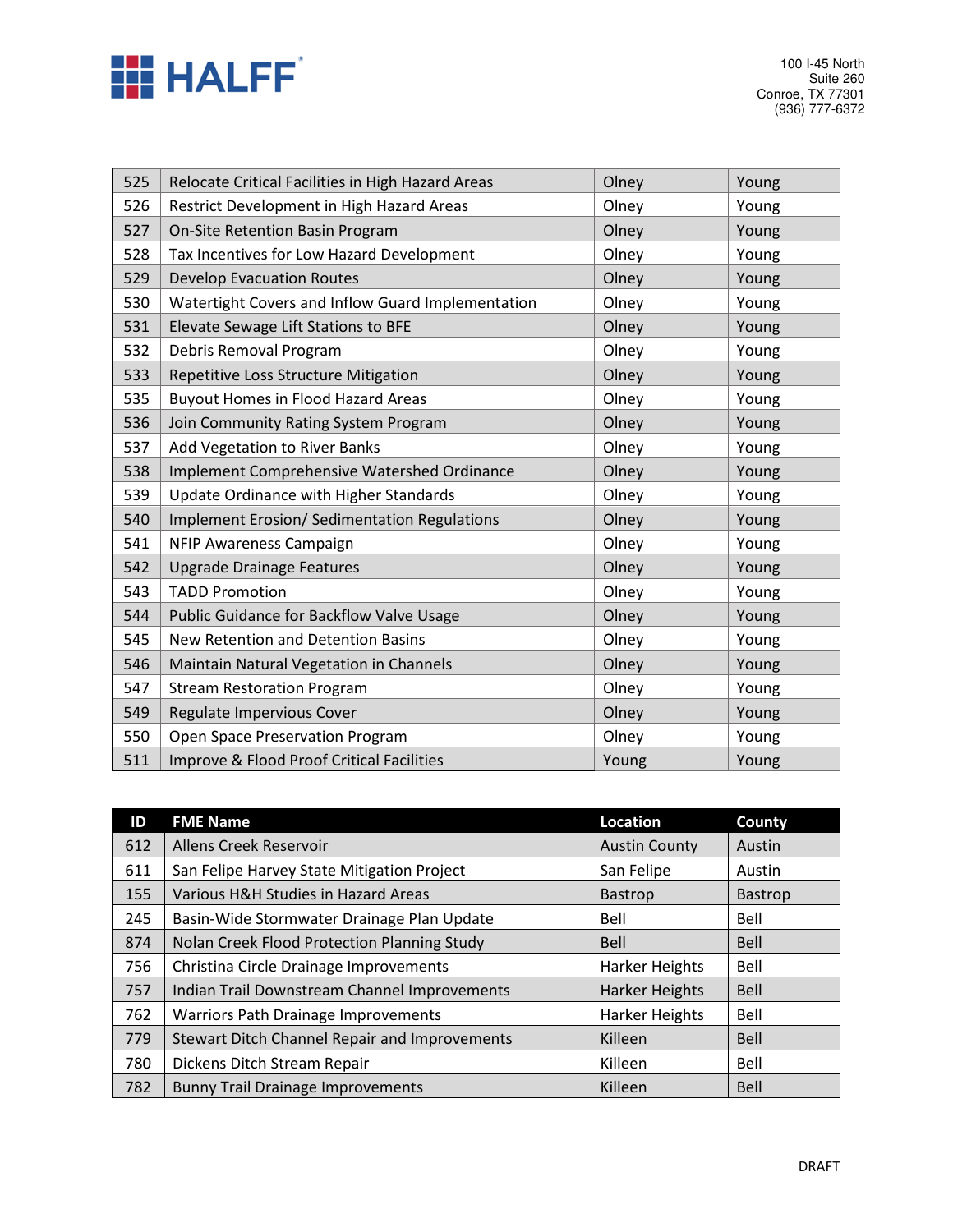

|     |                                                                                                   |                         | Bosque,                |
|-----|---------------------------------------------------------------------------------------------------|-------------------------|------------------------|
| 30  | McLennan County Aquifer Storage and Recovery                                                      | Lake Waco               | Limestone,<br>McLennan |
| 619 | Angleton Drainage Project                                                                         | Angleton                | <b>Brazoria</b>        |
| 628 | Oyster Creek Wastewater Treatment Plant Improvements                                              | Angleton                | <b>Brazoria</b>        |
| 858 | Angleton Drainage Improvements                                                                    | Angleton                | <b>Brazoria</b>        |
| 614 | <b>Brazoria Sanitary System Flood Proofing</b>                                                    | <b>Brazoria</b>         | <b>Brazoria</b>        |
|     |                                                                                                   |                         |                        |
| 615 | <b>Clute Regional Flood Risk Reduction</b><br>Texas Historical Commission & Brazoria County Joint | Clute<br>Columbia Lakes | <b>Brazoria</b>        |
| 625 | Mitigation Application 1 FINAL                                                                    | Reservoir               | <b>Brazoria</b>        |
| 613 | <b>Freeport Sanitary System Flood Proofing</b>                                                    | Freeport                | <b>Brazoria</b>        |
| 626 | Holiday Lakes Hurricane Harvey HUD Application                                                    | <b>Holiday Lakes</b>    | <b>Brazoria</b>        |
| 617 | Jones Creek Flood Mitigation                                                                      | <b>Jones Creek</b>      | <b>Brazoria</b>        |
| 616 | <b>Oyster Creek Sanitary System Flood Proofing</b>                                                | <b>Oyster Creek</b>     | <b>Brazoria</b>        |
| 618 | Glenwood Bayou Drainage Improvements                                                              | Richwood                | <b>Brazoria</b>        |
| 627 | West Columbia Drainage Improvements                                                               | West Columbia           | <b>Brazoria</b>        |
| 233 | Dam Failure Analysis for Bryan Utilities Lake                                                     | <b>Brazos</b>           | <b>Brazos</b>          |
| 228 | Bryan Flood Study                                                                                 | Bryan                   | <b>Brazos</b>          |
| 646 | SH 6 West Briar Creek Road Overtopping                                                            | <b>Bryan</b>            | <b>Brazos</b>          |
| 647 | <b>Broadmoor Drive Road Overtopping</b>                                                           | Bryan                   | <b>Brazos</b>          |
| 648 | Villa Maria Road Overtopping                                                                      | <b>Bryan</b>            | <b>Brazos</b>          |
| 649 | Ettle Street Road Overtopping 1                                                                   | Bryan                   | <b>Brazos</b>          |
| 650 | Ettle Street Road Overtopping 2                                                                   | <b>Bryan</b>            | <b>Brazos</b>          |
| 651 | Freedom Boulevard Tributary Road Overtopping                                                      | Bryan                   | <b>Brazos</b>          |
| 652 | Red River Drive Road Overtopping                                                                  | <b>Bryan</b>            | <b>Brazos</b>          |
| 653 | Assisted living Road Overtopping                                                                  | Bryan                   | <b>Brazos</b>          |
| 654 | <b>Ettle Street Channel Maintenance</b>                                                           | <b>Bryan</b>            | <b>Brazos</b>          |
| 655 | <b>Briarcrest Bridge Flooding</b>                                                                 | Bryan                   | <b>Brazos</b>          |
| 656 | E 26th Street from Dillard Street to S Coulter Drive                                              | <b>Bryan</b>            | <b>Brazos</b>          |
| 657 | <b>Briarcreek Court Flooding</b>                                                                  | Bryan                   | <b>Brazos</b>          |
| 658 | Briar Creek Estates Ph 1 Channel Erosion                                                          | <b>Bryan</b>            | <b>Brazos</b>          |
| 659 | Freedom Boulevard Culvert Flooding                                                                | Bryan                   | <b>Brazos</b>          |
| 660 | River Forest and DeLee Street Cul-de-sac Flooding                                                 | <b>Bryan</b>            | <b>Brazos</b>          |
| 661 | <b>Briar Creek Tributary D Flooding</b>                                                           | Bryan                   | <b>Brazos</b>          |
| 662 | Apple Creek Circle in Briarcrest Estates Subdivision Erosion                                      | <b>Bryan</b>            | <b>Brazos</b>          |
| 663 | <b>Woodland Drive Crossing</b>                                                                    | Bryan                   | <b>Brazos</b>          |
| 664 | <b>Avondale Crossing</b>                                                                          | <b>Bryan</b>            | <b>Brazos</b>          |
| 665 | <b>Esther Boulevard Crossing</b>                                                                  | Bryan                   | <b>Brazos</b>          |
| 666 | <b>Burton Drive Crossing</b>                                                                      | <b>Bryan</b>            | <b>Brazos</b>          |
| 667 | Willow Bend Drive Flooding                                                                        | Bryan                   | <b>Brazos</b>          |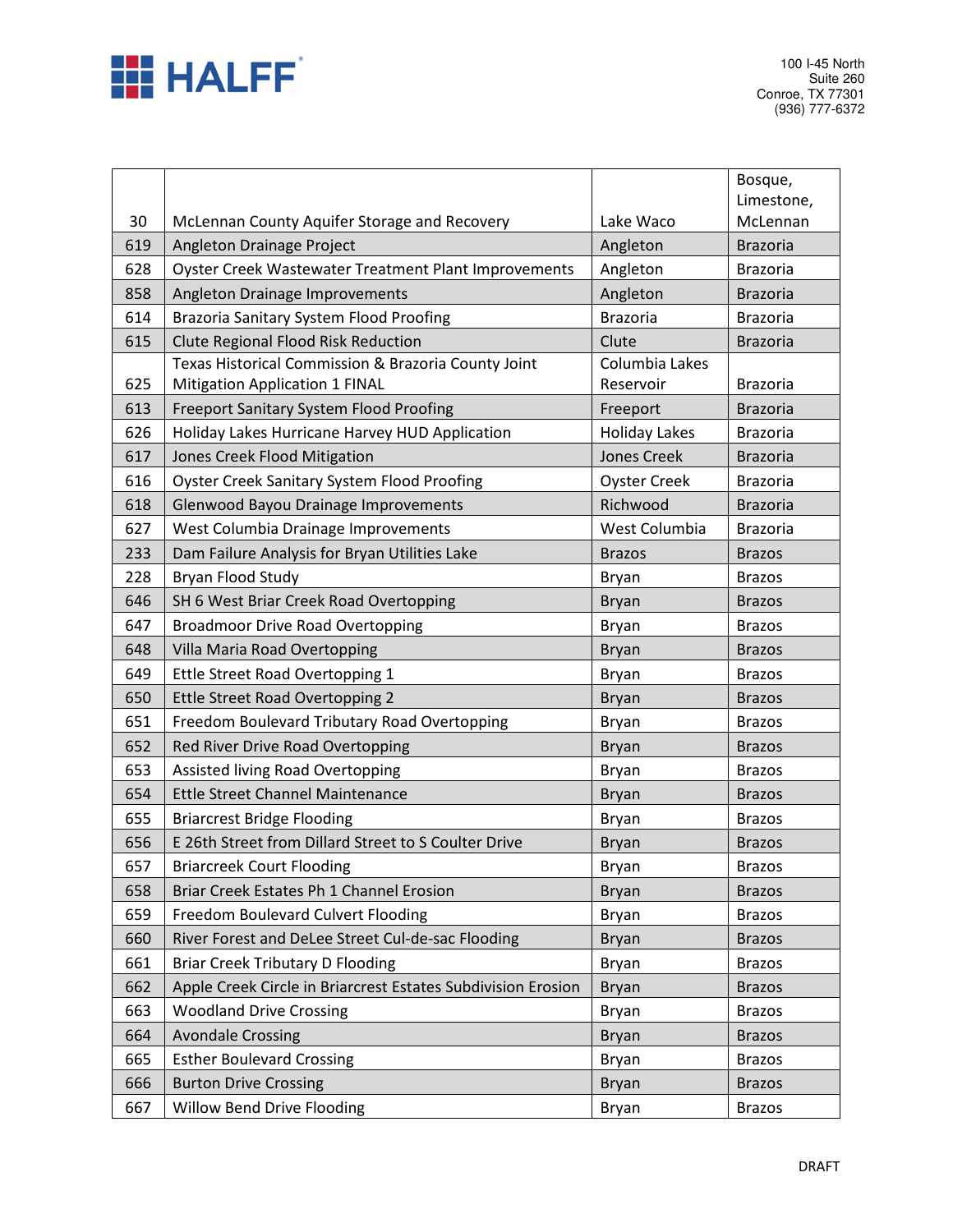

100 I-45 North Suite 260 Conroe, TX 77301 (936) 777-6372

| 668 | <b>Broadmoor Street Crossing</b>                      | <b>Bryan</b> | <b>Brazos</b> |
|-----|-------------------------------------------------------|--------------|---------------|
| 669 | <b>College Crossing</b>                               | Bryan        | <b>Brazos</b> |
| 670 | <b>Duncan Street Crossing</b>                         | <b>Bryan</b> | <b>Brazos</b> |
| 671 | <b>Tract North of Carson Crossing</b>                 | Bryan        | <b>Brazos</b> |
| 672 | <b>Carson Street Crossing</b>                         | <b>Bryan</b> | <b>Brazos</b> |
| 673 | <b>Williamson Crossing</b>                            | Bryan        | <b>Brazos</b> |
| 674 | <b>College Crossing Tributary D</b>                   | <b>Bryan</b> | <b>Brazos</b> |
| 675 | <b>Cavitt Crossing</b>                                | Bryan        | <b>Brazos</b> |
| 676 | Villa Maria Tributary D Crossing                      | Bryan        | <b>Brazos</b> |
| 677 | <b>Maloney Crossing</b>                               | Bryan        | <b>Brazos</b> |
| 678 | SH6 to 29th Street Improvements                       | <b>Bryan</b> | <b>Brazos</b> |
| 679 | 9th Street to Rosemary Channel Improvements           | <b>Bryan</b> | <b>Brazos</b> |
| 680 | Rosemary to Tanglewood Drive Channel Improvements     | <b>Bryan</b> | <b>Brazos</b> |
|     | Woodland Drive to Avondale Avenue Channel             |              |               |
| 681 | Improvements                                          | Bryan        | <b>Brazos</b> |
| 682 | Burton Creek to S College Avenue Channel Improvements | <b>Bryan</b> | <b>Brazos</b> |
| 683 | Texas Avenue to S College Avenue Along Tributary D    | Bryan        | <b>Brazos</b> |
| 684 | Williamson to Duncan Channel Improvements             | <b>Bryan</b> | <b>Brazos</b> |
| 685 | Burton Creek Channel Maintenance Program              | Bryan        | <b>Brazos</b> |
| 686 | Oakridge Drive and Barak Lake                         | <b>Bryan</b> | <b>Brazos</b> |
| 687 | Hillside Drive Flooding                               | <b>Bryan</b> | <b>Brazos</b> |
| 688 | Finfeather Lake Flooding                              | Bryan        | <b>Brazos</b> |
| 689 | <b>Sprucewood Street Flooding</b>                     | <b>Bryan</b> | <b>Brazos</b> |
| 690 | Farm Patch Flooding                                   | <b>Bryan</b> | <b>Brazos</b> |
| 691 | Tributary 5 Sandra Drive to Holick Lane Erosion       | Bryan        | <b>Brazos</b> |
| 692 | Tributary 5 Holick Lane to Broadmoor Drive Flooding   | <b>Bryan</b> | <b>Brazos</b> |
| 693 | Spring Lane Residential Flooding                      | Bryan        | <b>Brazos</b> |
| 694 | Tributary C Greenway to S College Erosion             | Bryan        | <b>Brazos</b> |
| 695 | <b>Tributary C and Vine Street Erosion</b>            | Bryan        | <b>Brazos</b> |
| 696 | Kent and Oxford Street Intersection Flooding          | <b>Bryan</b> | <b>Brazos</b> |
| 697 | Tributary 7 and Skrivanek Drive Flooding              | Bryan        | <b>Brazos</b> |
| 698 | Epy's Subdivision Flooding                            | <b>Bryan</b> | <b>Brazos</b> |
| 699 | <b>Wayside Drive Erosion</b>                          | <b>Bryan</b> | <b>Brazos</b> |
| 700 | Burton Creek Tributary D and E Channel Improvements   | <b>Bryan</b> | <b>Brazos</b> |
| 701 | 605 Cache Street Flooding                             | Bryan        | <b>Brazos</b> |
| 702 | 2508 and 2510 Willowbend Circle Flooding              | <b>Bryan</b> | <b>Brazos</b> |
| 703 | Avondale to Esther Channel Improvements               | <b>Bryan</b> | <b>Brazos</b> |
| 704 | <b>Esther to Burton Channel Improvements</b>          | <b>Bryan</b> | <b>Brazos</b> |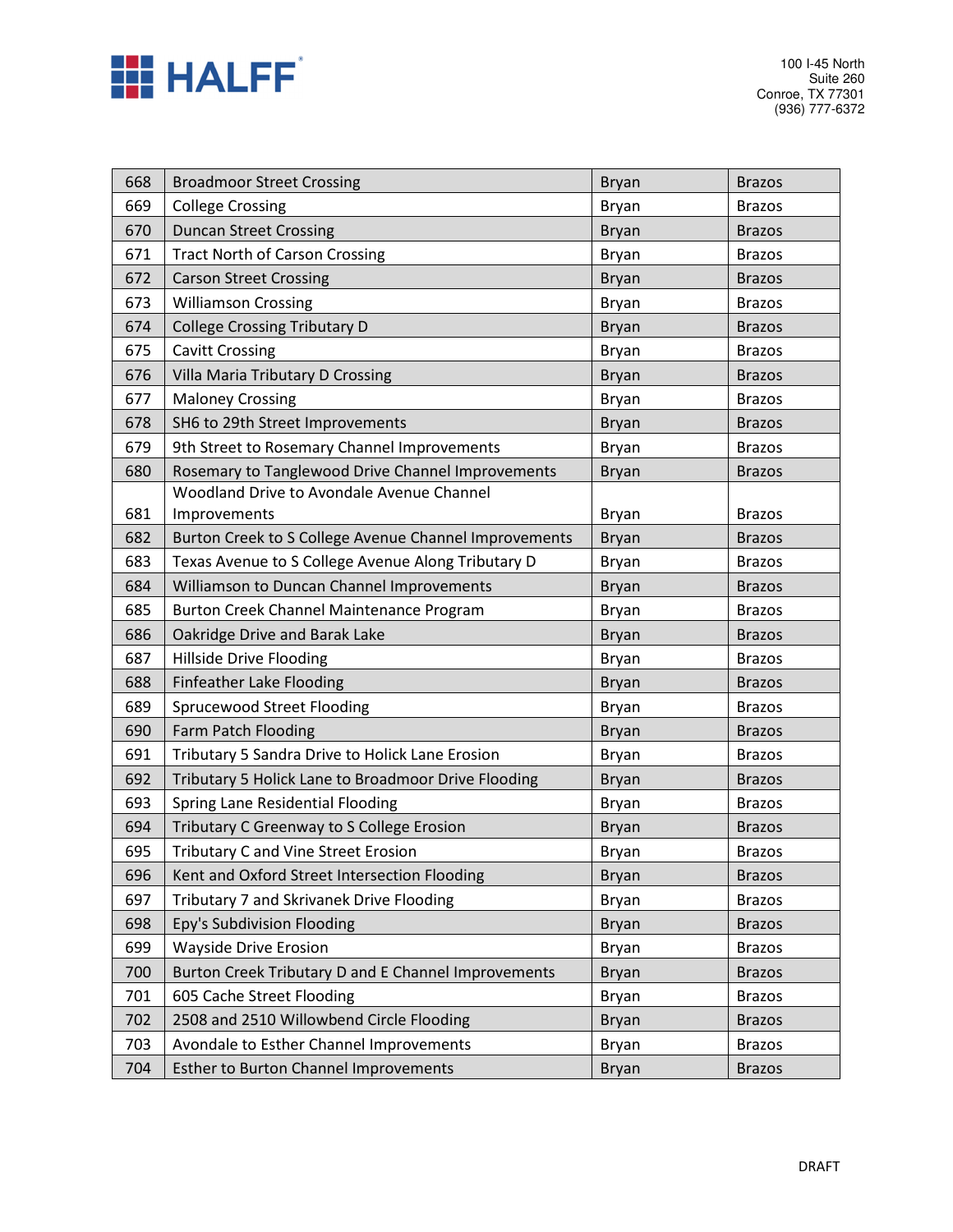

| 705<br>Improvements<br>Bryan<br><b>Brazos</b><br>706<br>Briar Oaks Drive Storm Sewer Improvements<br><b>Bryan</b><br><b>Brazos</b><br>707 |
|-------------------------------------------------------------------------------------------------------------------------------------------|
|                                                                                                                                           |
|                                                                                                                                           |
| Hillside Drive Storm Sewer Improvements<br><b>Bryan</b><br><b>Brazos</b>                                                                  |
| 708<br>S College Avenue Storm Sewer Improvements<br><b>Bryan</b><br><b>Brazos</b>                                                         |
| 709<br>826 and 827 Vine Street Property Flooding<br>Bryan<br><b>Brazos</b>                                                                |
| Truman Street between Franklin Street and Truman                                                                                          |
| 710<br>Avenue<br><b>Bryan</b><br><b>Brazos</b>                                                                                            |
| 711<br>Carter Erosion - University to Briarcrest<br><b>Bryan</b><br><b>Brazos</b>                                                         |
| 712<br><b>Green Valley Road Overtopping</b><br><b>Bryan</b><br><b>Brazos</b>                                                              |
| 713<br><b>Briarcrest Road Overtopping</b><br>Bryan<br><b>Brazos</b>                                                                       |
| 714<br><b>Boonville Road Overtopping</b><br><b>Bryan</b><br><b>Brazos</b>                                                                 |
| Oak Forest Estates Flooding<br>715<br>Bryan<br><b>Brazos</b>                                                                              |
| Pecan Ridge Subdivision Flooding<br>716<br><b>Bryan</b><br><b>Brazos</b>                                                                  |
| Old Reliance Road Overtopping<br>717<br>Bryan<br><b>Brazos</b>                                                                            |
| Castle Heights Subdivision Flooding<br>718<br><b>Bryan</b><br><b>Brazos</b>                                                               |
| 719<br><b>MLK Road Overtopping</b><br>Bryan<br><b>Brazos</b>                                                                              |
| 720<br><b>Dumas Road Overtopping</b><br><b>Bryan</b><br><b>Brazos</b>                                                                     |
| 721<br>Moss Road Overtopping<br>Bryan<br><b>Brazos</b>                                                                                    |
| 227<br>Dam Failure Analysis for Country Club and Fin Feather Lake<br><b>College Station</b><br><b>Brazos</b>                              |
| FEMA Map Revisions and Updates<br>234<br><b>Burleson</b><br>Burleson                                                                      |
| Lake Somerville Dam Failure Study<br>Somerville<br><b>Burleson</b><br>237                                                                 |
| 745<br>Suja Lane<br>Copperas Cove<br>Coryell                                                                                              |
| Eastland<br>Eastland<br>629<br><b>Eastland Dam Repairs</b>                                                                                |
| Eastland<br>Eastland<br>630<br>Lake Leon Dam Safety Improvements                                                                          |
| Brushy Creek Reservoir - Marlin<br>31<br>Marlin<br>Falls                                                                                  |
| Develop Feasibility Study<br>Fort Bend<br>156<br>Fort Bend                                                                                |
| Fort Bend Stream Gauge System<br>631<br>Fort Bend<br>Fort Bend                                                                            |
| Thelen Pump Station Increased Capacity<br>856<br>Fort Bend<br>Fort Bend                                                                   |
| 857<br>Project Brazos<br>Fort Bend<br>Fort Bend                                                                                           |
| Fulshear<br>Fort Bend<br>41<br><b>Fulshear Lakes Drainage Improvements</b>                                                                |
| Richmond<br>632<br>Richmond Northside Drainage Improvements<br>Fort Bend                                                                  |
| Sienna South Levee System Drainage<br>Sienna<br>44<br>Fort Bend                                                                           |
| Sienna North Levee System Drainage<br>Fort Bend<br>45<br>Sienna                                                                           |
| Flat Bank Creek Widening and Clean-Out Project<br>865<br>Sienna<br>Fort Bend                                                              |
| Pump Station Electrical Controls and Generator Flood<br>Protection<br>872<br>Fort Bend<br>Sienna                                          |
| Sienna<br>Fort Bend<br>104<br><b>Environmental Permits</b>                                                                                |
| Sugar Land MDP - Funding Procurement<br>Sugar Land<br>Fort Bend<br>68                                                                     |
| Sugar Land MDP - Evaluate Ranking Criteria<br>Sugar Land<br>Fort Bend<br>73                                                               |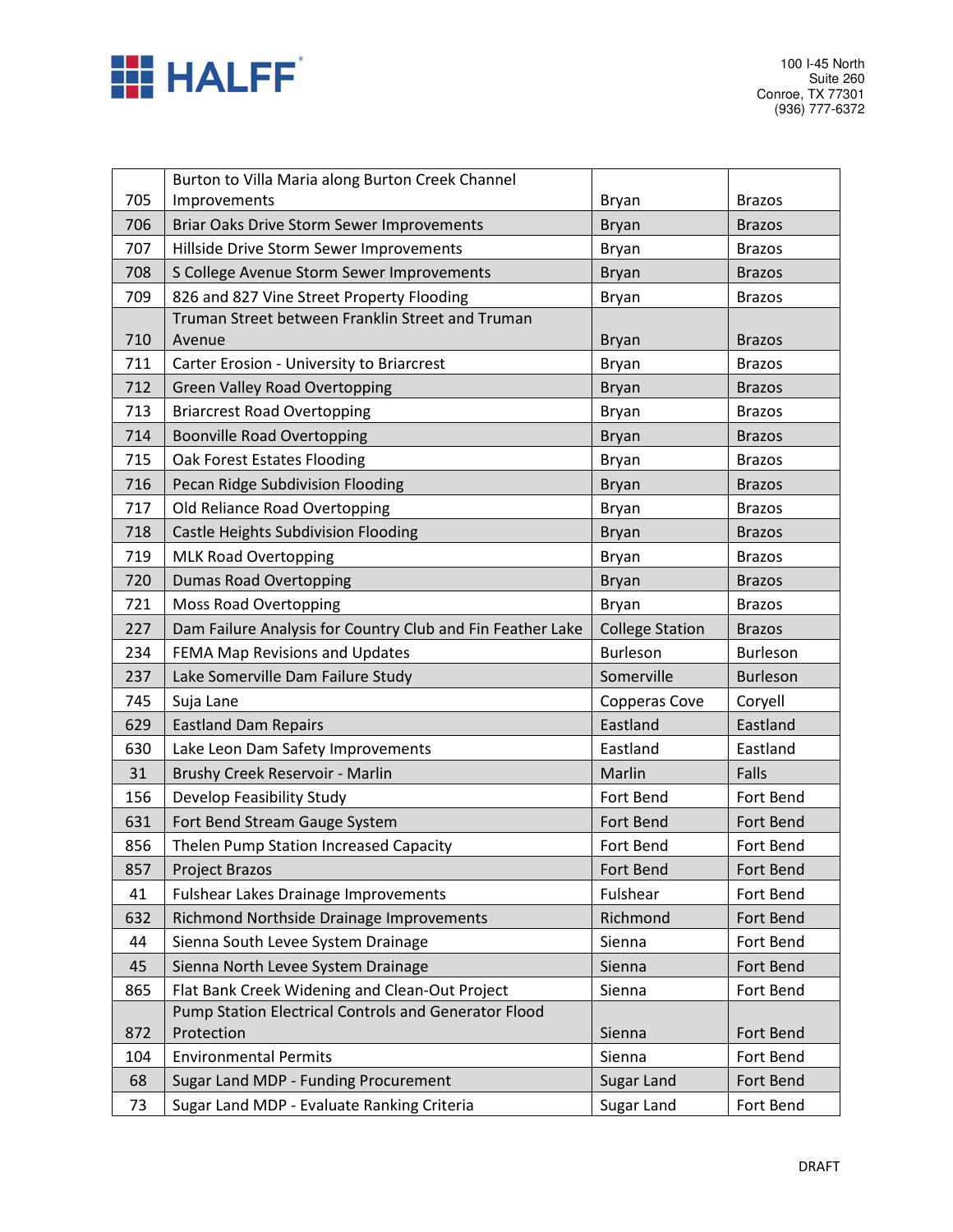

| 75  | Sugar Land MDP - Master Drainage Plan Updates           | Sugar Land       | Fort Bend       |
|-----|---------------------------------------------------------|------------------|-----------------|
| 90  | Flood Control Improvements - Dam III Oyster Creek       | Sugar Land       | Fort Bend       |
| 91  | Citywide Flood Prevention & Drainage Studies            | Sugar Land       | Fort Bend       |
| 93  | <b>Greatwood Village Drainage Improvements</b>          | Sugar Land       | Fort Bend       |
| 95  | Telfair Drainage Improvements - New Territory & Chatham | Sugar Land       | Fort Bend       |
| 862 | Oyster Creek Diversion Channel and Storage Facility     | Sugar Land       | Fort Bend       |
|     |                                                         |                  | Fort Bend,      |
|     |                                                         |                  | Galveston,      |
| 633 | <b>Brazos River Stabilization</b>                       | Fort Bend        | <b>Brazoria</b> |
| 317 | Fairfield Master Drainage Plan                          | Fairfield        | Freestone       |
| 318 | Fairfield Riverine Erosion Control Master Plan          | Fairfield        | Freestone       |
| 312 | Freestone County Master Drainage Plan                   | Freestone        | Freestone       |
| 313 | Freestone Riverine Erosion Control Master Plan          | Freestone        | Freestone       |
| 322 | Teague Master Drainage Plan                             | Teague           | Freestone       |
| 323 | Teague Riverine Erosion Control Master Plan             | Teague           | Freestone       |
| 333 | Drainage Study of Cedar Creek                           | Navasota         | Grimes          |
| 334 | Drainage Study of Sandy Creek Tributary                 | Navasota         | Grimes          |
| 634 | Navasota Harvey State Mitigation Project                | Navasota         | Grimes          |
| 278 | Hamilton City Lake Dam Failure Study                    | Hamilton         | Hamilton        |
| 282 | Flood Study of Unincorporated Area                      | Hamilton         | Hamilton        |
| 181 | H&H Detailed Analysis for Zone "A" Areas                | Hood             | Hood            |
| 362 | Inundation Study of Hazardous Dams                      | <b>Burleson</b>  | Johnson         |
| 365 | Inundation Study of Hazardous Dams                      | Cleburne         | Johnson         |
| 366 | Inundation Study of Hazardous Dams                      | Godley           | Johnson         |
| 359 | Inundation Study of Hazardous Dams                      | Johnson          | Johnson         |
| 368 | Inundation Study of Hazardous Dams                      | Joshua           | Johnson         |
| 378 | Improve Flood Risk Assessment                           | Lee              | Lee             |
| 379 | Floodplain Management Plan                              | Lee              | Lee             |
| 384 | <b>Project Prioritization Study</b>                     | Lee              | Lee             |
| 385 | H&H Study of Cumins Creek Watershed Site 1 Dam          | Lee              | Lee             |
| 388 | Floodplain Management Plan                              | Lexington        | Lee             |
| 635 | Lexington Drainage Improvements                         | Lexington        | Lee             |
| 393 | Leon Riverine Erosion Control Master Plan               | Leon             | Leon            |
| 413 | Dam Inundation Study                                    | Madison          | Madison         |
| 295 | Improve Drainage Plan and Upgrade System                | <b>Buckholts</b> | Milam           |
| 637 | <b>Buckholts Harvey Mitigation</b>                      | <b>Buckholts</b> | Milam           |
| 296 | H&H Study to Determine Improvement Projects             | Cameron          | Milam           |
| 638 | Little River Pump Station Relocation                    | Cameron          | Milam           |
| 292 | Identify Flood Hazards through H&H Study                | Milam            | Milam           |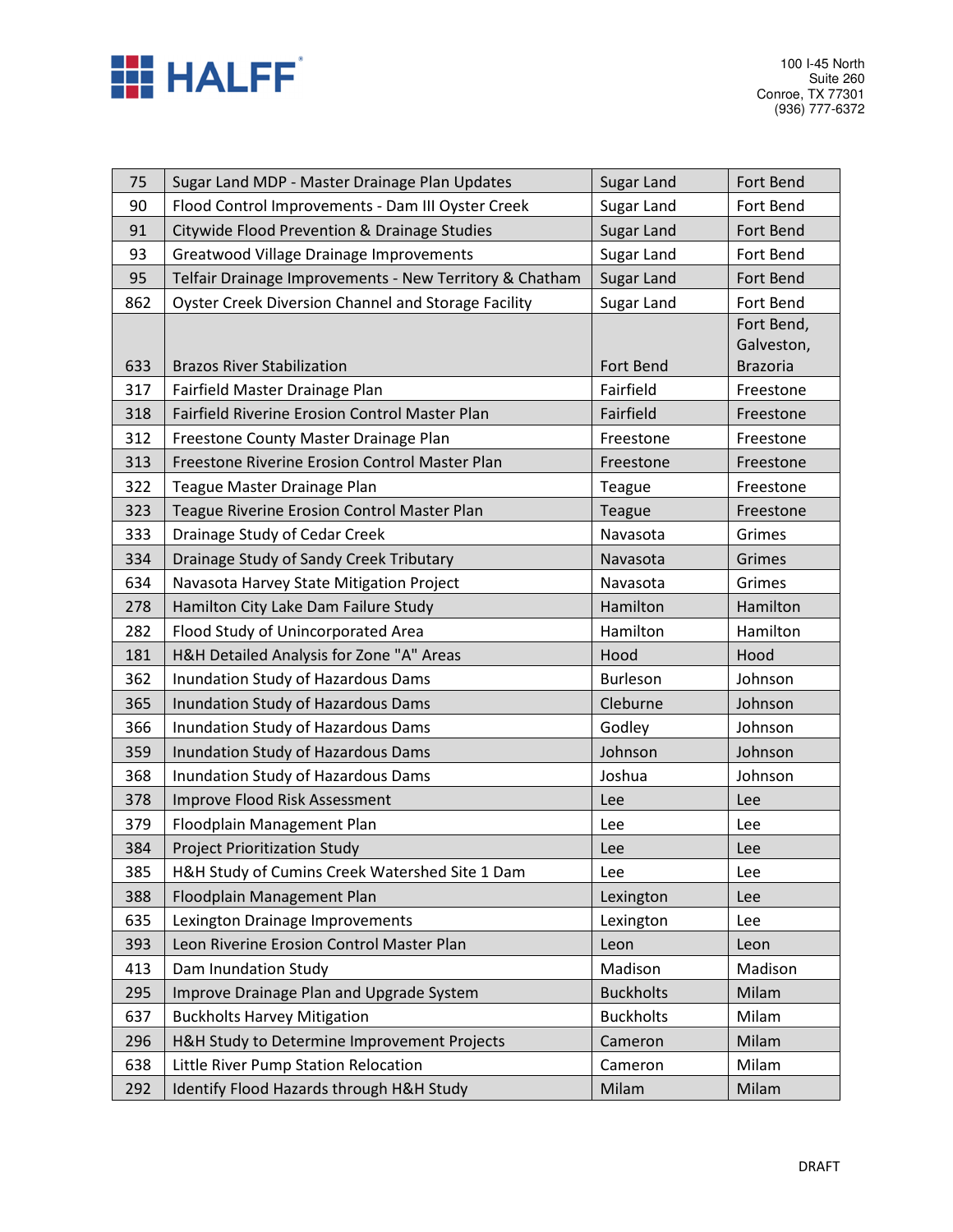

| 298 | H&H Study to Determine Improvement Projects         | Milano            | Milam      |
|-----|-----------------------------------------------------|-------------------|------------|
| 640 | Milano Citywide Road and Drainage Improvements      | Milano            | Milam      |
| 300 | H&H Study to Determine Improvement Projects         | Rockdale          | Milam      |
| 636 | Rockdale Supplemental Drainage Project              | Rockdale          | Milam      |
| 639 | Ham Branch Watershed Flood Mitigation               | Rockdale          | Milam      |
| 302 | H&H Study to Determine Improvement Projects         | Thorndale         | Milam      |
| 188 | Study to Identify Mitigations for Flood Prone Areas | Strawn            | Palo Pinto |
| 198 | Dam Inundation Study                                | Parker            | Parker     |
| 555 | <b>Bremond Master Drainage Plan</b>                 | <b>Bremond</b>    | Robertson  |
| 559 | Calvert Master Drainage Plan                        | Calvert           | Robertson  |
| 563 | Franklin Master Drainage Plan                       | Franklin          | Robertson  |
| 567 | Hearne Master Drainage Plan                         | Hearne            | Robertson  |
| 551 | Robertson County Master Drainage Plan               | Robertson         | Robertson  |
| 553 | Dam/Levee Failure Study                             | Robertson         | Robertson  |
| 579 | Glen Rose Master Drainage Plan                      | Glen Rose         | Somervell  |
| 574 | Dam Failure Study                                   | Somervell         | Somervell  |
| 641 | Hempstead Citywide Drainage Project                 | Hempstead         | Waller     |
| 581 | <b>Stream and River Flood Study</b>                 | Waller            | Waller     |
| 584 | Watershed-Based Flood Studies                       | Waller            | Waller     |
| 643 | Hogg Branch Creek Improvements                      | <b>Brenham</b>    | Washington |
| 642 | <b>Burton Drainage &amp; Flooding Improvements</b>  | <b>Burton</b>     | Washington |
| 590 | Revise Floodplain Mapping                           | Washington        | Washington |
| 722 | Ranchettes 2 and 3 - Central                        | <b>Cedar Park</b> | Williamson |
| 723 | Ranchettes 2 and 3 - East                           | <b>Cedar Park</b> | Williamson |
| 724 | Ranchettes 2 and 3 - West                           | Cedar Park        | Williamson |
| 725 | Ranchettes 4 - North                                | <b>Cedar Park</b> | Williamson |
| 726 | Ranchettes 4 - South A                              | <b>Cedar Park</b> | Williamson |
| 727 | Ranchettes 4 - South B                              | Cedar Park        | Williamson |
| 728 | Ranchettes 6 and 6A - North B                       | <b>Cedar Park</b> | Williamson |
| 729 | Ranchettes 6 and 6A - North A                       | <b>Cedar Park</b> | Williamson |
| 730 | <b>Block House Creek</b>                            | Cedar Park        | Williamson |
| 733 | Ranchettes 6 and 6A - South A                       | <b>Cedar Park</b> | Williamson |
| 734 | Ranchettes 6 and 6A - North B                       | Cedar Park        | Williamson |
| 735 | Riviera - Northwest                                 | Cedar Park        | Williamson |
| 736 | Riviera - East                                      | Cedar Park        | Williamson |
| 737 | Riviera - Southwest                                 | <b>Cedar Park</b> | Williamson |
| 738 | Cluck Creek - Upper                                 | Cedar Park        | Williamson |
| 739 | Cluck Creek - Lower                                 | <b>Cedar Park</b> | Williamson |
| 740 | Deer Run                                            | Cedar Park        | Williamson |